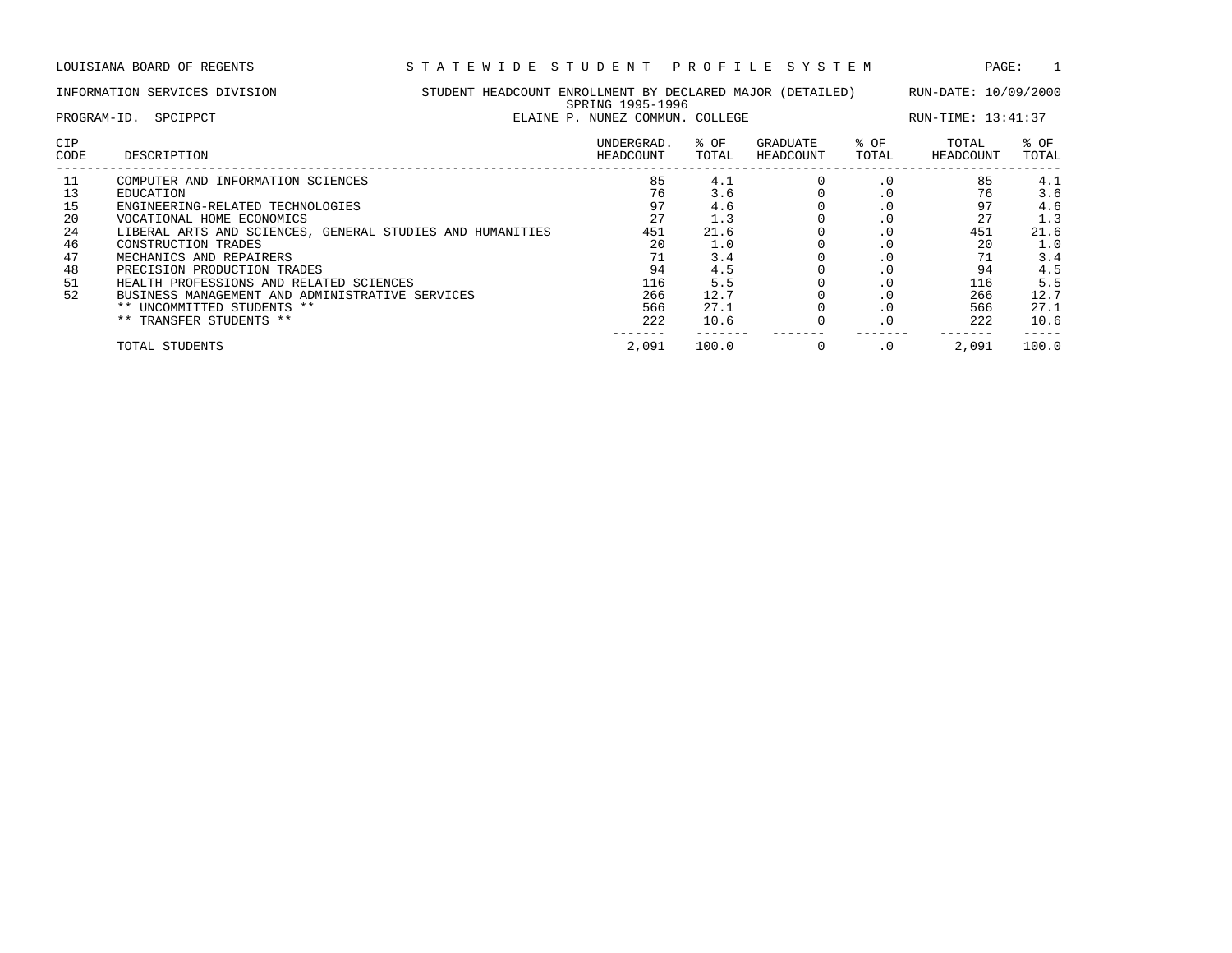------- ------- ------- ------- ------- -----

|             | INFORMATION SERVICES DIVISION                             | STUDENT HEADCOUNT ENROLLMENT BY DECLARED MAJOR (DETAILED) RUN-DATE: 10/09/2000 |                                               |               |                       |               |                    |                    |  |  |
|-------------|-----------------------------------------------------------|--------------------------------------------------------------------------------|-----------------------------------------------|---------------|-----------------------|---------------|--------------------|--------------------|--|--|
|             | PROGRAM-ID. SPCIPPCT                                      |                                                                                | SPRING 1995-1996<br>DELGADO COMMUNITY COLLEGE |               |                       |               |                    | RUN-TIME: 13:41:37 |  |  |
| CIP<br>CODE | DESCRIPTION                                               |                                                                                | UNDERGRAD.<br>HEADCOUNT                       | % OF<br>TOTAL | GRADUATE<br>HEADCOUNT | % OF<br>TOTAL | TOTAL<br>HEADCOUNT | % OF<br>TOTAL      |  |  |
| 04          | ARCHITECTURE AND RELATED PROGRAMS                         |                                                                                | 117                                           | .8            |                       | $\cdot$ 0     | 117                | .8                 |  |  |
| 09          | COMUNICATIONS                                             |                                                                                | 88                                            | . 6           |                       | $\cdot$ 0     | 88                 | . 6                |  |  |
| 11          | COMPUTER AND INFORMATION SCIENCES                         |                                                                                | 573                                           | 4.1           |                       | $\cdot$ 0     | 573                | 4.1                |  |  |
| 12          | PERSONAL AND MISCELLANEOUS SERVICES                       |                                                                                | 110                                           | .8            |                       | $\cdot$ 0     | 110                | .8                 |  |  |
| 13          | EDUCATION                                                 |                                                                                | 627                                           | 4.5           |                       | $\cdot$ 0     | 627                | 4.5                |  |  |
| 15          | ENGINEERING-RELATED TECHNOLOGIES                          |                                                                                | 463                                           | 3.3           |                       | $\cdot$ 0     | 463                | 3.3                |  |  |
| 19          | HOME ECONOMICS                                            |                                                                                | 79                                            | . 6           |                       | $\cdot$ 0     | 79                 | .6                 |  |  |
| 20          | VOCATIONAL HOME ECONOMICS                                 |                                                                                | 180                                           | 1.3           |                       | $\cdot$ 0     | 180                | 1.3                |  |  |
| 24          | LIBERAL ARTS AND SCIENCES, GENERAL STUDIES AND HUMANITIES |                                                                                | 1,521                                         | 10.9          |                       | $\cdot$ 0     | 1,521              | 10.9               |  |  |
| 30          | MULTI/INTERDISCIPLINARY STUDIES                           |                                                                                | 254                                           | 1.8           |                       | $\cdot$ 0     | 254                | 1.8                |  |  |
| 43          | PROTECTIVE SERVICES                                       |                                                                                | 557                                           | 4.0           |                       | $\cdot$ 0     | 557                | 4.0                |  |  |
| 46          | CONSTRUCTION TRADES                                       |                                                                                | 39                                            | $\cdot$ 3     |                       | $\cdot$ 0     | 39                 | . 3                |  |  |
| 47          | MECHANICS AND REPAIRERS                                   |                                                                                | 317                                           | 2.3           |                       | $\cdot$ 0     | 317                | 2.3                |  |  |
| 48          | PRECISION PRODUCTION TRADES                               |                                                                                | 216                                           | 1.5           |                       | $\cdot$ 0     | 216                | 1.5                |  |  |
| 50          | VISUAL AND PERFORMING ARTS                                |                                                                                | 373                                           | 2.7           |                       | $\cdot$ 0     | 373                | 2.7                |  |  |
| 51          | HEALTH PROFESSIONS AND RELATED SCIENCES                   |                                                                                | 4,818                                         | 34.6          |                       | $\cdot$ 0     | 4,818              | 34.6               |  |  |
| 52          | BUSINESS MANAGEMENT AND ADMINISTRATIVE SERVICES           |                                                                                | 1,681                                         | 12.1          |                       | $\cdot$ 0     | 1,681              | 12.1               |  |  |
|             | ** UNCOMMITTED STUDENTS **                                |                                                                                | 1,924                                         | 13.8          |                       |               | 1,924              | 13.8               |  |  |

TOTAL STUDENTS 13,937 100.0 0 .0 13,937 100.0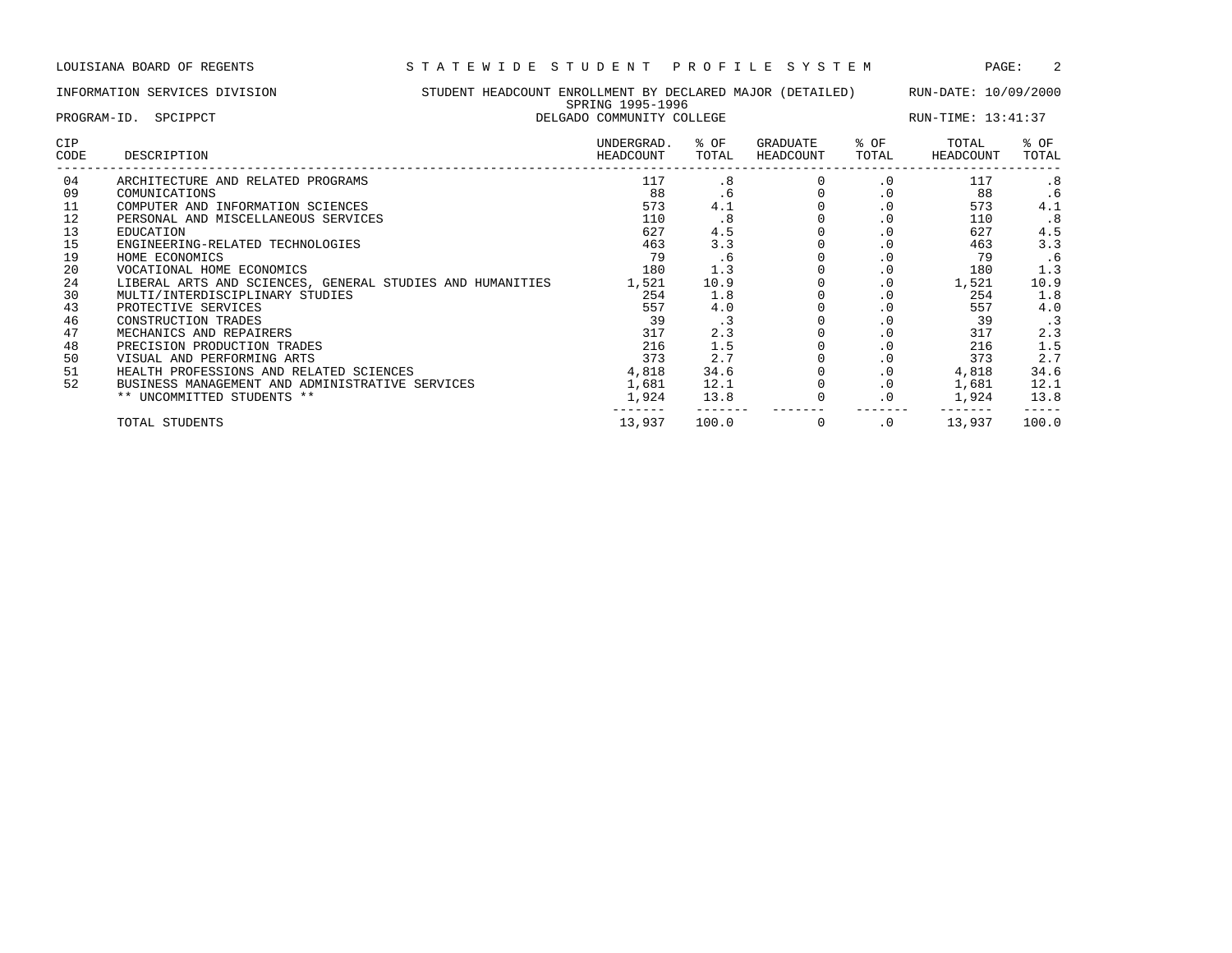# INFORMATION SERVICES DIVISION STUDENT HEADCOUNT ENROLLMENT BY DECLARED MAJOR (DETAILED) RUN-DATE: 10/09/2000 SPRING 1995-1996 PROGRAM-ID. SPCIPPCT GRAMBLING STATE UNIVERSITY RUN-TIME: 13:41:37

| <b>CIP</b><br>CODE | DESCRIPTION                                               | UNDERGRAD.<br>HEADCOUNT | % OF<br>TOTAL    | GRADUATE<br>HEADCOUNT | % OF<br>TOTAL | TOTAL<br>HEADCOUNT | $8$ OF<br>TOTAL |
|--------------------|-----------------------------------------------------------|-------------------------|------------------|-----------------------|---------------|--------------------|-----------------|
| 09                 | COMUNICATIONS                                             | 263                     | 4.2              |                       | $\cdot$ 0     | 263                | 3.7             |
| 11                 | COMPUTER AND INFORMATION SCIENCES                         | 460                     | 7.3              | 0                     | $\cdot$ 0     | 460                | 6.6             |
| 13                 | EDUCATION                                                 | 711                     | 11.3             | 260                   | 36.2          | 971                | 13.8            |
| 15                 | ENGINEERING-RELATED TECHNOLOGIES                          | 240                     | 3.8              | $\Omega$              | $\cdot$ 0     | 240                | 3.4             |
| 16                 | FOREIGN LANGUAGES AND LITERATURES                         |                         | . 0              |                       | $\cdot$ 0     | 3                  | $\cdot$ 0       |
| 19                 | HOME ECONOMICS                                            | 15                      | $\cdot$ 2        |                       | $\cdot$ 0     | 15                 | $\cdot$ 2       |
| 20                 | VOCATIONAL HOME ECONOMICS                                 | 10                      | $\cdot$ 2        |                       | $\cdot$ 0     | 10                 |                 |
| 22                 | LAW AND LEGAL STUDIES                                     | 114                     | 1.8              |                       | $\cdot$ 0     | 114                | 1.6             |
| 23                 | ENGLISH LANGUAGE AND LITERATURE/LETTERS                   | 43                      | $\cdot$ $\prime$ | $\Omega$              | $\cdot$ 0     | 43                 | . 6             |
| 24                 | LIBERAL ARTS AND SCIENCES, GENERAL STUDIES AND HUMANITIES |                         | $\cdot$ 0        | 14                    | 1.9           | 14                 | $\cdot$ 2       |
| 26                 | BIOLOGICAL SCIENCES/LIFE SCIENCES                         | 326                     | 5.2              | $\Omega$              | $\cdot$ 0     | 326                | 4.6             |
| 27                 | MATHEMATICS                                               | 25                      | . 4              | 0                     | $\cdot$ 0     | 25                 | . 4             |
| 31                 | PARKS, RECREATION, LEISURE AND FITNESS STUDIES            | 247                     | 3.9              | 25                    | 3.5           | 272                | 3.9             |
| 40                 | PHYSICAL SCIENCES                                         | 62                      | 1.0              | $\Omega$              | $\cdot$ 0     | 62                 | . 9             |
| 42                 | PSYCHOLOGY                                                | 306                     | 4.9              |                       | $\cdot$ 0     | 306                | 4.4             |
| 43                 | PROTECTIVE SERVICES                                       | 579                     | 9.2              | 82                    | 11.4          | 661                | 9.4             |
| 44                 | PUBLIC ADMINISTRATION AND SERVICES                        | 225                     | 3.6              | 201                   | 28.0          | 426                | 6.1             |
| 45                 | SOCIAL SCIENCES AND HISTORY                               | 250                     | 4.0              |                       | $\cdot$ 0     | 250                | 3.6             |
| 48                 | PRECISION PRODUCTION TRADES                               | 100                     | 1.6              |                       | $\cdot$ 0     | 100                | 1.4             |
| 50                 | VISUAL AND PERFORMING ARTS                                | 63                      | 1.0              |                       | $\cdot$ 0     | 63                 | . 9             |
| 51                 | HEALTH PROFESSIONS AND RELATED SCIENCES                   | 719                     | 11.4             | $\Omega$              | $\cdot$ 0     | 719                | 10.2            |
| 52                 | BUSINESS MANAGEMENT AND ADMINISTRATIVE SERVICES           | 1,003                   | 15.9             | 52                    | 7.2           | 1,055              | 15.0            |
|                    | ** UNCOMMITTED STUDENTS **                                | 537                     | 8.5              | 85                    | 11.8          | 622                | 8.9             |
|                    | TOTAL STUDENTS                                            | 6,301                   | 100.0            | 719                   | 100.0         | 7,020              | 100.0           |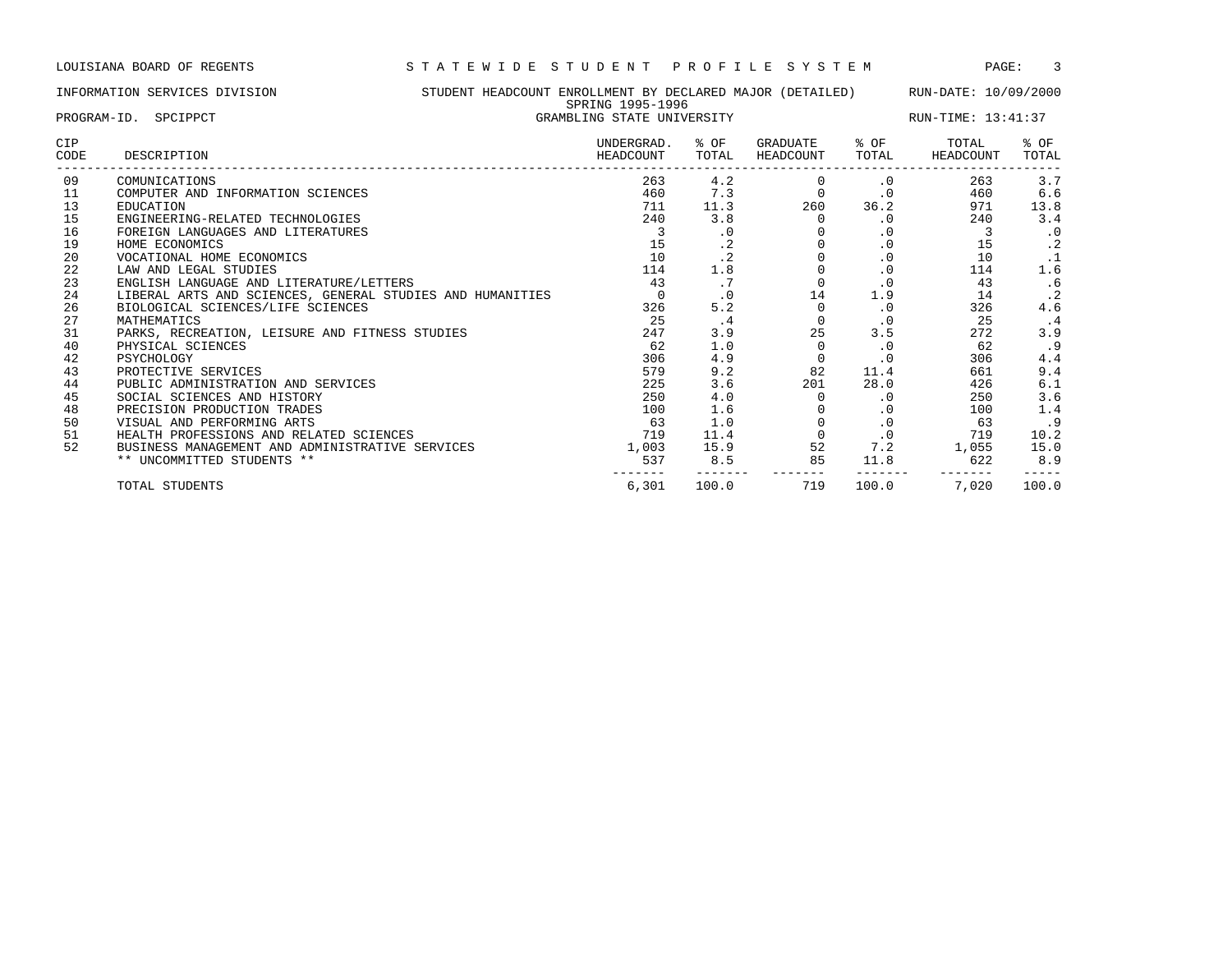## INFORMATION SERVICES DIVISION STUDENT HEADCOUNT ENROLLMENT BY DECLARED MAJOR (DETAILED) RUN-DATE: 10/09/2000 SPRING 1995-1996 PROGRAM-ID. SPCIPPCT **LOUISIANA TECH UNIVERSITY** RUN-TIME: 13:41:37

| <b>CIP</b><br>CODE | DESCRIPTION                                               | UNDERGRAD.<br>HEADCOUNT | % OF<br>TOTAL | GRADUATE<br>HEADCOUNT | % OF<br>TOTAL | TOTAL<br>HEADCOUNT | % OF<br>TOTAL |
|--------------------|-----------------------------------------------------------|-------------------------|---------------|-----------------------|---------------|--------------------|---------------|
| 01                 | AGRICULTURAL BUSINESS AND PRODUCTION                      | 55                      | .7            |                       | $\cdot$ 0     | 55                 | . 6           |
| 02                 | AGRICULTURAL SCIENCES                                     | 121                     | 1.6           | $\Omega$              | $\cdot$ 0     | 121                | 1.4           |
| 03                 | CONSERVATION AND RENEWABLE NATURAL RESOURCES              | 184                     | 2.5           |                       | $\cdot$ 0     | 184                | 2.1           |
| 04                 | ARCHITECTURE AND RELATED PROGRAMS                         | 147                     | 2.0           |                       | $\cdot$ 0     | 147                | 1.7           |
| 09                 | COMUNICATIONS                                             | 40                      | .5            | $\Omega$              | $\cdot$ 0     | 40                 | . 5           |
| 11                 | COMPUTER AND INFORMATION SCIENCES                         | 90                      | 1.2           | 36                    | 3.0           | 126                | 1.5           |
| 13                 | EDUCATION                                                 | 530                     | 7.1           | 299                   | 24.5          | 829                | 9.6           |
| 14                 | ENGINEERING                                               | 1,031                   | 13.9          | 157                   | 12.9          | 1,188              | 13.7          |
| 15                 | ENGINEERING-RELATED TECHNOLOGIES                          | 116                     | 1.6           | $\Omega$              | $\cdot$ 0     | 116                | 1.3           |
| 16                 | FOREIGN LANGUAGES AND LITERATURES                         |                         | $\cdot$ 1     | $\Omega$              | $\cdot$ 0     |                    | . 1           |
| 19                 | HOME ECONOMICS                                            | 281                     | 3.8           | 44                    | 3.6           | 325                | 3.8           |
| 22                 | LAW AND LEGAL STUDIES                                     | 36                      | .5            | $\Omega$              | $\cdot$ 0     | 36                 | . 4           |
| 23                 | ENGLISH LANGUAGE AND LITERATURE/LETTERS                   | 93                      | 1.3           | 21                    | 1.7           | 114                | 1.3           |
| 24                 | LIBERAL ARTS AND SCIENCES, GENERAL STUDIES AND HUMANITIES | 671                     | 9.0           | $\Omega$              | $\cdot$ 0     | 671                | 7.8           |
| 26                 | BIOLOGICAL SCIENCES/LIFE SCIENCES                         | 231                     | 3.1           | 44                    | 3.6           | 275                | 3.2           |
| 27                 | MATHEMATICS                                               | 22                      | $\cdot$ 3     | 6                     | .5            | 28                 | $\cdot$ 3     |
| 31                 | PARKS, RECREATION, LEISURE AND FITNESS STUDIES            | 80                      | 1.1           | $\circ$               | $\cdot$ 0     | 80                 | .9            |
| 40                 | PHYSICAL SCIENCES                                         | 61                      | .8            | 23                    | 1.9           | 84                 | 1.0           |
| 42                 | PSYCHOLOGY                                                | 161                     | 2.2           | 77                    | 6.3           | 238                | 2.8           |
| 45                 | SOCIAL SCIENCES AND HISTORY                               | 233                     | 3.1           | 15                    | 1.2           | 248                | 2.9           |
| 49                 | TRANSPORTATION AND MATERIALS MOVING WORKERS               | 150                     | 2.0           | $\Omega$              | $\cdot$ 0     | 150                | 1.7           |
| 50                 | VISUAL AND PERFORMING ARTS                                | 145                     | 2.0           | 9                     | .7            | 154                | 1.8           |
| 51                 | HEALTH PROFESSIONS AND RELATED SCIENCES                   | 428                     | 5.8           | 44                    | 3.6           | 472                | 5.5           |
| 52                 | BUSINESS MANAGEMENT AND ADMINISTRATIVE SERVICES           | 774                     | 10.4          | 191                   | 15.7          | 965                | 11.2          |
|                    | ** UNCOMMITTED STUDENTS **                                | 1,419                   | 19.1          | 253                   | 20.8          | 1,672              | 19.3          |
|                    | ** TRANSFER STUDENTS **                                   | 328                     | 4.4           | $\Omega$              | $\cdot$ 0     | 328                | 3.8           |
|                    | TOTAL STUDENTS                                            | 7,434                   | 100.0         | 1,219                 | 100.0         | 8,653              | 100.0         |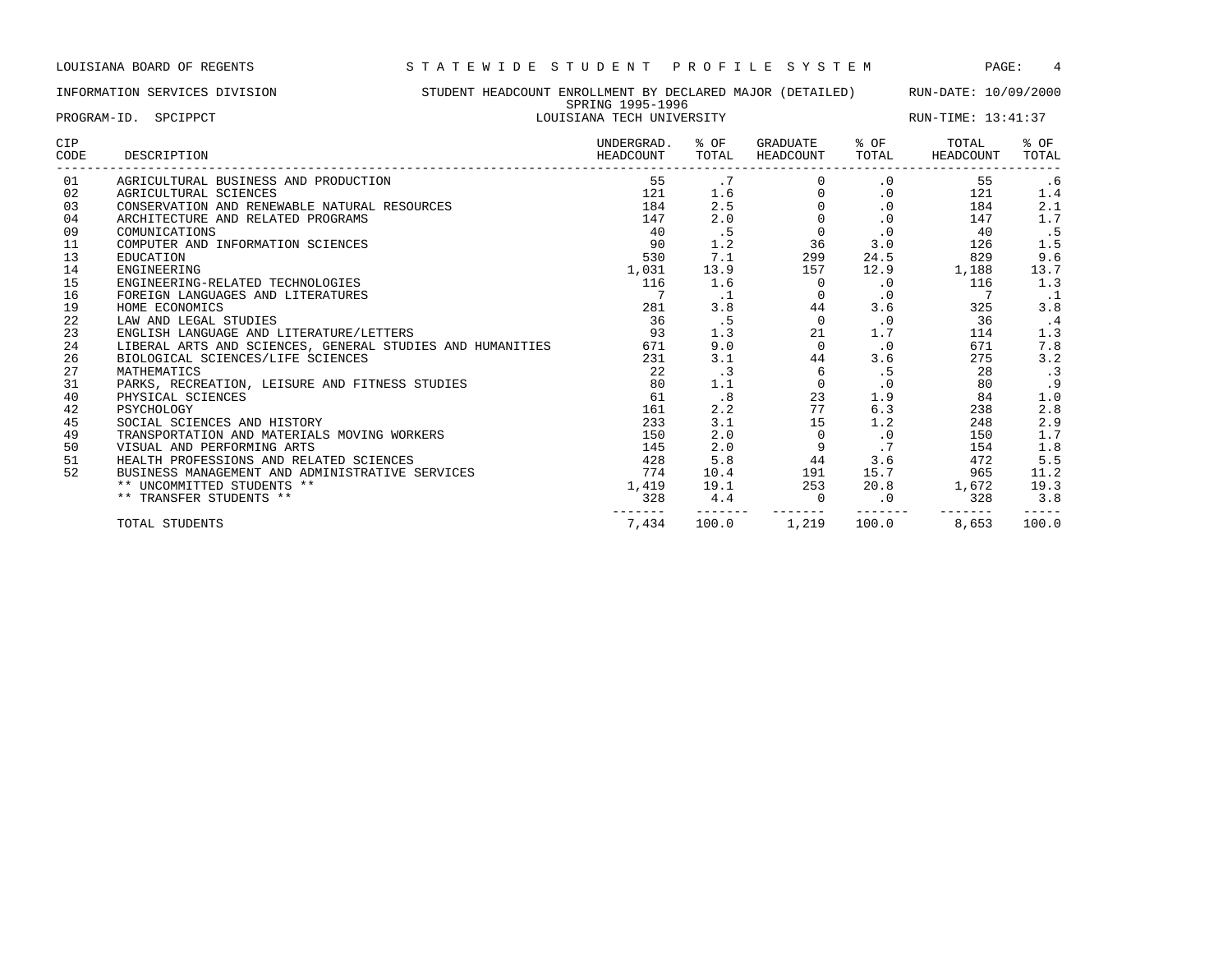## INFORMATION SERVICES DIVISION STUDENT HEADCOUNT ENROLLMENT BY DECLARED MAJOR (DETAILED) RUN-DATE: 10/09/2000 SPRING 1995-1996 PROGRAM-ID. SPCIPPCT **EXECUTES A SECULAR EXECUTES STATE UNIVERSITY** RUN-TIME: 13:41:37

| CIP<br>CODE | DESCRIPTION                                               | UNDERGRAD.<br>HEADCOUNT | % OF<br>TOTAL | GRADUATE<br>HEADCOUNT | % OF<br>TOTAL | TOTAL<br>HEADCOUNT | $8$ OF<br>TOTAL |
|-------------|-----------------------------------------------------------|-------------------------|---------------|-----------------------|---------------|--------------------|-----------------|
| 02          | AGRICULTURAL SCIENCES                                     | 88                      | 1.3           |                       | $\cdot$ 0     | 88                 | 1.1             |
| 03          | CONSERVATION AND RENEWABLE NATURAL RESOURCES              | 64                      | 1.0           |                       | $\cdot$ 0     | 64                 | .8              |
| 09          | COMUNICATIONS                                             | 109                     | 1.6           | $\mathbf 0$           | $\cdot$ 0     | 109                | 1.4             |
| 11          | COMPUTER AND INFORMATION SCIENCES                         | 99                      | 1.5           |                       | $\cdot$ 0     | 99                 | 1.3             |
| 13          | <b>EDUCATION</b>                                          | 1,510                   | 22.6          | 271                   | 24.5          | 1,781              | 22.8            |
| 14          | ENGINEERING                                               | 359                     | 5.4           | 22                    | 2.0           | 381                | 4.9             |
| 15          | ENGINEERING-RELATED TECHNOLOGIES                          | 312                     | 4.7           |                       | $\cdot$ 0     | 312                | 4.0             |
| 16          | FOREIGN LANGUAGES AND LITERATURES                         | 6                       | . 1           |                       | $\cdot$ 0     | 6                  |                 |
| 19          | HOME ECONOMICS                                            | 117                     | 1.7           |                       | $\cdot$ 0     | 117                | 1.5             |
| 22          | LAW AND LEGAL STUDIES                                     | 74                      | 1.1           | $\Omega$              | $\cdot$ 0     | 74                 | .9              |
| 23          | ENGLISH LANGUAGE AND LITERATURE/LETTERS                   | 77                      | 1.2           | 37                    | 3.3           | 114                | 1.5             |
| 24          | LIBERAL ARTS AND SCIENCES, GENERAL STUDIES AND HUMANITIES | 184                     | 2.8           | $\Omega$              | $\cdot$ 0     | 184                | 2.4             |
| 26          | BIOLOGICAL SCIENCES/LIFE SCIENCES                         | 342                     | 5.1           | 24                    | 2.2           | 366                | 4.7             |
| 27          | MATHEMATICS                                               | 18                      | $\cdot$ 3     | 24                    | 2.2           | 42                 | .5              |
| 40          | PHYSICAL SCIENCES                                         | 40                      | . 6           | 14                    | 1.3           | 54                 | .7              |
| 42          | PSYCHOLOGY                                                | 266                     | 4.0           | 62                    | 5.6           | 328                | 4.2             |
| 43          | PROTECTIVE SERVICES                                       | 263                     | 3.9           |                       | $\cdot$ 0     | 263                | 3.4             |
| 45          | SOCIAL SCIENCES AND HISTORY                               | 190                     | 2.8           |                       | $\cdot$ 0     | 190                | 2.4             |
| 48          | PRECISION PRODUCTION TRADES                               |                         | $\cdot$ 1     |                       | $\cdot$ 0     |                    |                 |
| 50          | VISUAL AND PERFORMING ARTS                                | 147                     | 2.2           | $\Omega$              | $\cdot$ 0     | 147                | 1.9             |
| 51          | HEALTH PROFESSIONS AND RELATED SCIENCES                   | 999                     | 14.9          | 38                    | 3.4           | 1,037              | 13.3            |
| 52          | BUSINESS MANAGEMENT AND ADMINISTRATIVE SERVICES           | 780                     | 11.7          | 72                    | 6.5           | 852                | 10.9            |
|             | ** UNCOMMITTED STUDENTS **                                | 608                     | 9.1           | 543                   | 49.1          | 1,151              | 14.8            |
|             | ** TRANSFER STUDENTS **                                   | 29                      | $\cdot$ 4     | $\Omega$              | $\cdot$ 0     | 29                 |                 |
|             | TOTAL STUDENTS                                            | 6,688                   | 100.0         | 1,107                 | 100.0         | 7,795              | 100.0           |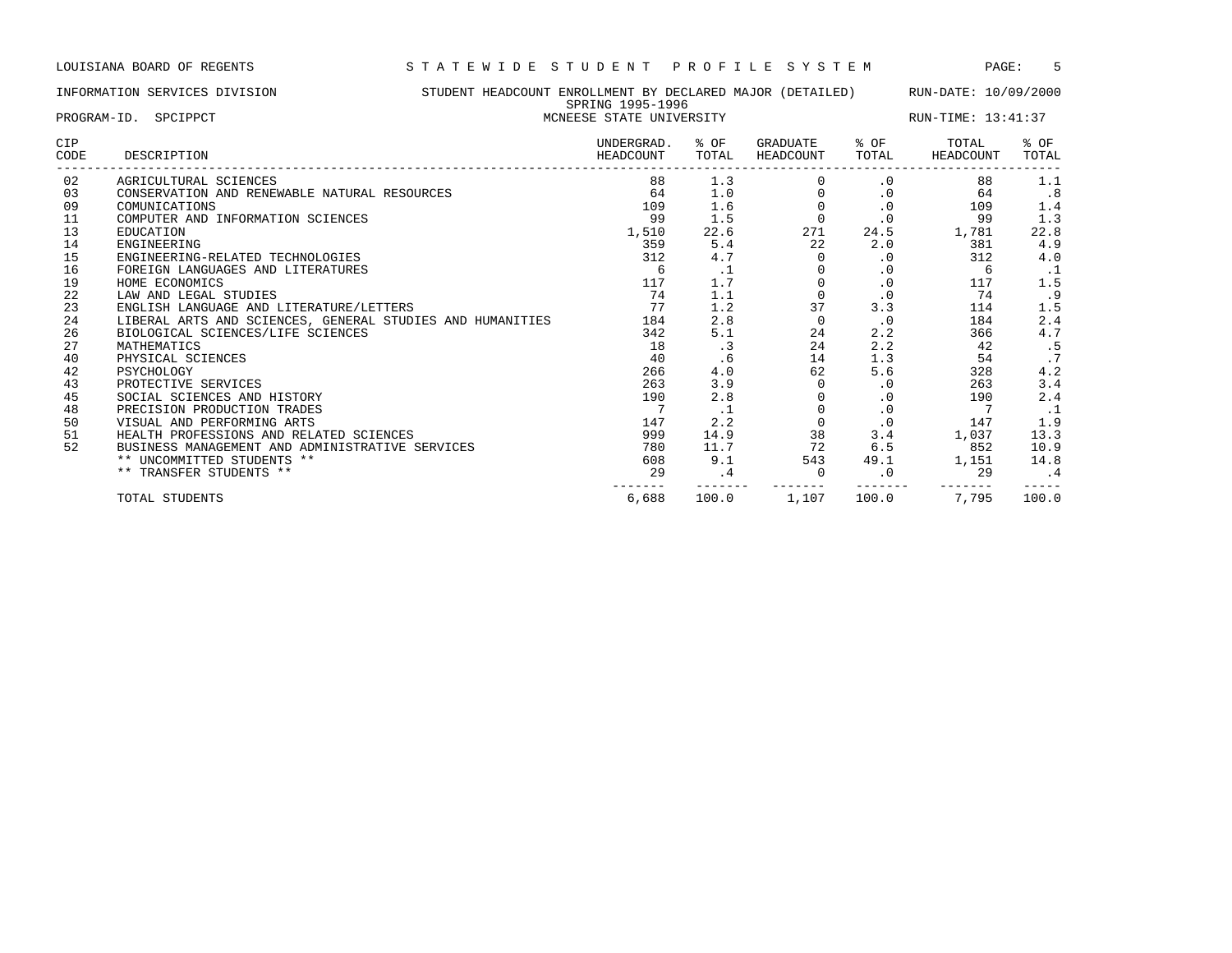|             | INFORMATION SERVICES DIVISION                   | STUDENT HEADCOUNT ENROLLMENT BY DECLARED MAJOR (DETAILED)<br>SPRING 1995-1996 |               |                       |               | RUN-DATE: 10/09/2000 |               |
|-------------|-------------------------------------------------|-------------------------------------------------------------------------------|---------------|-----------------------|---------------|----------------------|---------------|
| PROGRAM-ID. | SPCIPPCT                                        | NICHOLLS STATE UNIVERSITY                                                     |               |                       |               | RUN-TIME: 13:41:37   |               |
| CIP<br>CODE | DESCRIPTION                                     | UNDERGRAD.<br>HEADCOUNT                                                       | % OF<br>TOTAL | GRADUATE<br>HEADCOUNT | % OF<br>TOTAL | TOTAL<br>HEADCOUNT   | % OF<br>TOTAL |
| 01          | AGRICULTURAL BUSINESS AND PRODUCTION            | 27                                                                            | . 5           |                       | $\cdot$ 0     |                      | . 4           |
| 08          | MARKETING OPERATIONS/MARKETING AND DISTRIBUTION |                                                                               |               |                       |               |                      | $\cdot$ 0     |
| 09          | COMUNICATIONS                                   | 93                                                                            | 1.6           |                       |               | 93                   | 1.4           |
| -11         | COMPUTER AND INFORMATION SCIENCES               | 67                                                                            |               |                       |               | 67                   | 1.0           |
| 12          | PERSONAL AND MISCELLANEOUS SERVICES             |                                                                               |               |                       |               |                      |               |
| 13          | EDUCATION                                       | 667                                                                           | 11.3          | 158                   | 17.6          | 825                  | 12.1          |
| 15          | ENGINEERING-RELATED TECHNOLOGIES                | 135                                                                           | 2.3           |                       |               | 135                  | 2.0           |
| 16          | FOREIGN LANGUAGES AND LITERATURES               |                                                                               |               |                       |               |                      |               |
| 19          | HOME ECONOMICS                                  | 232                                                                           |               |                       |               | 232                  | 3.4           |

| 16 | FOREIGN LANGUAGES AND LITERATURES                         |       | . 0   |     | . 0       |       | $\cdot$ 0 |
|----|-----------------------------------------------------------|-------|-------|-----|-----------|-------|-----------|
| 19 | HOME ECONOMICS                                            | 232   | 3.9   |     | . 0       | 232   | 3.4       |
| 22 | LAW AND LEGAL STUDIES                                     | 71    | 1.2   |     | . ∪       |       | 1.0       |
| 23 | ENGLISH LANGUAGE AND LITERATURE/LETTERS                   | 21    | . 4   |     | . 0       |       | . 3       |
| 24 | LIBERAL ARTS AND SCIENCES, GENERAL STUDIES AND HUMANITIES | 388   | 6.6   |     | . 0       | 388   | 5.7       |
| 26 | BIOLOGICAL SCIENCES/LIFE SCIENCES                         | 165   | 2.8   |     |           | 165   | 2.4       |
|    | MATHEMATICS                                               | 22    | . 4   |     | <b>1.</b> |       |           |
| 40 | PHYSICAL SCIENCES                                         | 50    | .8    |     | . 0       | 50    |           |
| 42 | PSYCHOLOGY                                                | 116   | 2.0   | 29  | 3.2       | 145   | 2.1       |
| 43 | PROTECTIVE SERVICES                                       | 41    | . .   |     | . 0       |       | .6        |
| 45 | SOCIAL SCIENCES AND HISTORY                               | 107   | 1.8   |     | . 0       | 107   | 1.6       |
| 49 | TRANSPORTATION AND MATERIALS MOVING WORKERS               |       | . 0   |     | . 0       |       | $\cdot$ 0 |
| 50 | VISUAL AND PERFORMING ARTS                                | 46    | . 8   |     |           | 46    |           |
| 51 | HEALTH PROFESSIONS AND RELATED SCIENCES                   | 712   | 12.1  |     |           | 712   | 10.5      |
| 52 | BUSINESS MANAGEMENT AND ADMINISTRATIVE SERVICES           | 551   | 9.3   | 99  | 11.0      | 650   | 9.6       |
|    | ** UNCOMMITTED STUDENTS **                                | 2,181 | 37.0  | 596 | 66.4      | 2,777 | 40.8      |
|    | ** TRANSFER STUDENTS **                                   | 194   | 3.3   |     |           | 194   | 2.9       |
|    | TOTAL STUDENTS                                            | 5,902 | 100.0 | 897 | 100.0     | 6,799 | 100.0     |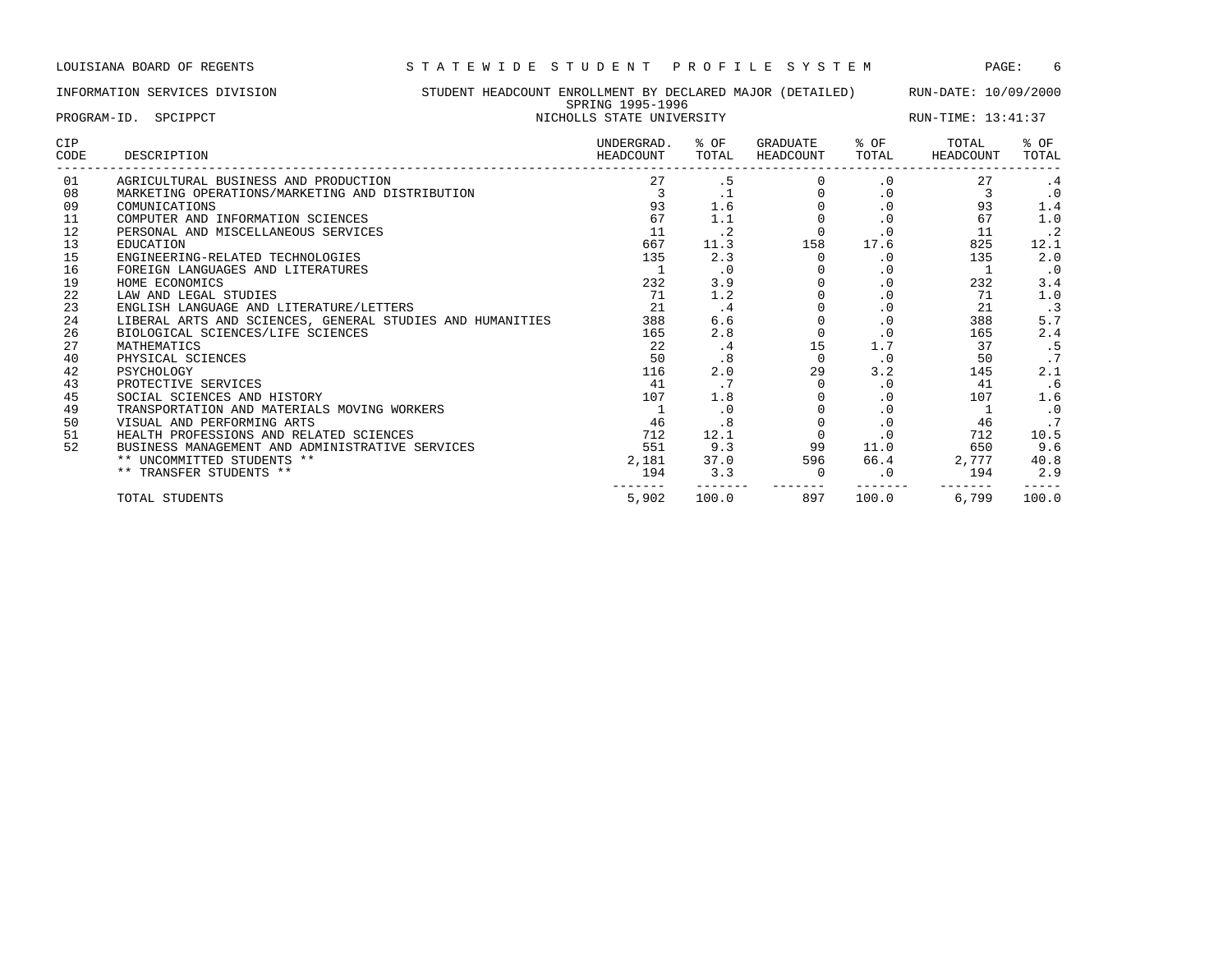INFORMATION SERVICES DIVISION STUDENT HEADCOUNT ENROLLMENT BY DECLARED MAJOR (DETAILED) RUN-DATE: 10/09/2000 SPRING 1995-1996 PROGRAM-ID. SPCIPPCT **EXAM-ID.** SPEIPPCT **EXAM-ID.** SPEIP START OF LA. IN MONROE RUN-TIME: 13:41:37

| CIP<br>CODE | DESCRIPTION                                               | UNDERGRAD.<br>HEADCOUNT | % OF<br>TOTAL | GRADUATE<br>HEADCOUNT | $8$ OF<br>TOTAL | TOTAL<br>HEADCOUNT | % OF<br>TOTAL |
|-------------|-----------------------------------------------------------|-------------------------|---------------|-----------------------|-----------------|--------------------|---------------|
| 01          | AGRICULTURAL BUSINESS AND PRODUCTION                      | 175                     | 1.8           | $\Omega$              | $\cdot$ 0       | 175                | 1.6           |
| 02          | AGRICULTURAL SCIENCES                                     | 8                       | $\cdot$ 1     | 0                     | $\cdot$ 0       | 8                  | $\cdot$ 1     |
| 03          | CONSERVATION AND RENEWABLE NATURAL RESOURCES              |                         | $\cdot$ 1     | $\Omega$              | $\cdot$ 0       | 5                  | $\cdot$ 0     |
| 09          | COMUNICATIONS                                             | 182                     | 1.9           | 28                    | 2.0             | 210                | 1.9           |
| 11          | COMPUTER AND INFORMATION SCIENCES                         | 145                     | 1.5           | $\Omega$              | $\cdot$ 0       | 145                | 1.3           |
| 13          | EDUCATION                                                 | 1,101                   | 11.4          | 431                   | 31.3            | 1,532              | 13.9          |
| 15          | ENGINEERING-RELATED TECHNOLOGIES                          | 126                     | 1.3           | $\Omega$              | $\cdot$ 0       | 126                | 1.1           |
| 16          | FOREIGN LANGUAGES AND LITERATURES                         | 11                      | $\cdot$ 1     | $\Omega$              | $\cdot$ 0       | 11                 | $\cdot$ 1     |
| 19          | HOME ECONOMICS                                            | 2                       | $\cdot$ 0     | 42                    | 3.0             | 44                 | $\cdot$ 4     |
| 20          | VOCATIONAL HOME ECONOMICS                                 | 43                      | .4            | $\Omega$              | $\cdot$ 0       | 43                 | $\cdot$ 4     |
| 22          | LAW AND LEGAL STUDIES                                     | 86                      | .9            | $\Omega$              | $\cdot$ 0       | 86                 | .8            |
| 23          | ENGLISH LANGUAGE AND LITERATURE/LETTERS                   | 82                      | .8            | 29                    | 2.1             | 111                | 1.0           |
| 24          | LIBERAL ARTS AND SCIENCES, GENERAL STUDIES AND HUMANITIES | 602                     | 6.2           | $\mathbf{0}$          | $\cdot$ 0       | 602                | 5.4           |
| 26          | BIOLOGICAL SCIENCES/LIFE SCIENCES                         | 290                     | 3.0           | 32                    | 2.3             | 322                | 2.9           |
| 27          | MATHEMATICS                                               | 12                      | $\cdot$ 1     | $\Omega$              | $\cdot$ 0       | 12                 | $\cdot$ 1     |
| 30          | MULTI/INTERDISCIPLINARY STUDIES                           | $\Omega$                | $\cdot$ 0     | 22                    | 1.6             | 22                 | $\cdot$ 2     |
| 31          | PARKS, RECREATION, LEISURE AND FITNESS STUDIES            | 94                      | 1.0           | $\mathbf 0$           | $\cdot$ 0       | 94                 | .9            |
| 40          | PHYSICAL SCIENCES                                         | 78                      | .8            | 31                    | 2.2             | 109                | 1.0           |
| 42          | PSYCHOLOGY                                                | 341                     | 3.5           | 60                    | 4.4             | 401                | 3.6           |
| 43          | PROTECTIVE SERVICES                                       | 471                     | 4.9           | 28                    | 2.0             | 499                | 4.5           |
| 44          | PUBLIC ADMINISTRATION AND SERVICES                        | 211                     | 2.2           | $\Omega$              | $\cdot$ 0       | 211                | 1.9           |
| 45          | SOCIAL SCIENCES AND HISTORY                               | 191                     | 2.0           | 19                    | 1.4             | 210                | 1.9           |
| 49          | TRANSPORTATION AND MATERIALS MOVING WORKERS               | 95                      | 1.0           | $\mathbf 0$           | $\cdot$ 0       | 95                 | .9            |
| 50          | VISUAL AND PERFORMING ARTS                                | 85                      | .9            | 20                    | 1.5             | 105                | 1.0           |
| 51          | HEALTH PROFESSIONS AND RELATED SCIENCES                   | 3,569                   | 36.9          | 124                   | 9.0             | 3,693              | 33.4          |
| 52          | BUSINESS MANAGEMENT AND ADMINISTRATIVE SERVICES           | 1,218                   | 12.6          | 132                   | 9.6             | 1,350              | 12.2          |
|             | ** UNCOMMITTED STUDENTS **                                | 362                     | 3.7           | 380                   | 27.6            | 742                | 6.7           |
|             | ** TRANSFER STUDENTS **                                   | 85                      | . 9           | $\Omega$              | $\cdot$ 0       | 85                 | .8            |
|             | TOTAL STUDENTS                                            | 9,670                   | 100.0         | 1,378                 | 100.0           | 11,048             | 100.0         |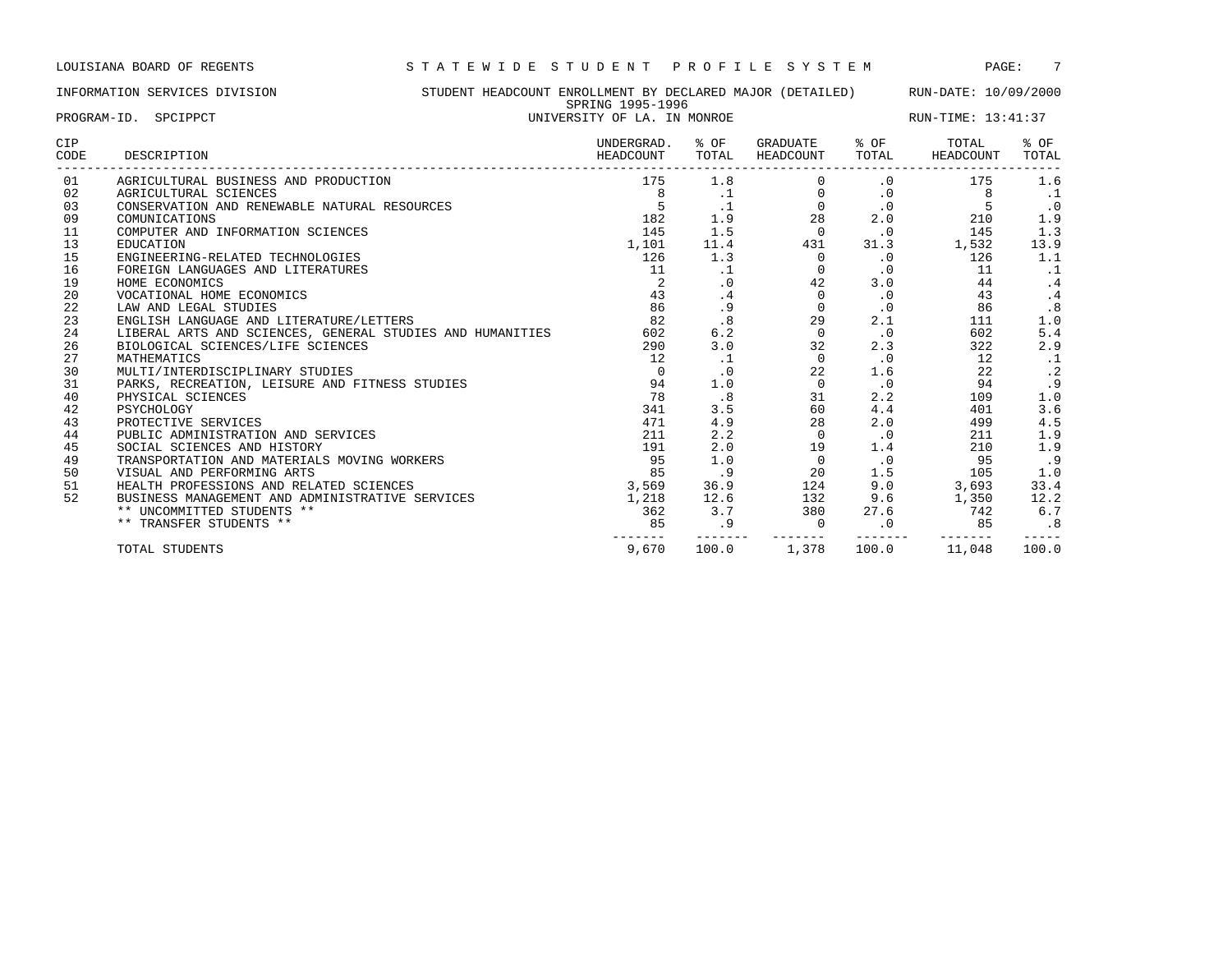------- ------- ------- ------- ------- -----

|             | INFORMATION SERVICES DIVISION                             | STUDENT HEADCOUNT ENROLLMENT BY DECLARED MAJOR (DETAILED)<br>SPRING 1995-1996 |                 |                       |               |                    | RUN-DATE: 10/09/2000 |  |  |
|-------------|-----------------------------------------------------------|-------------------------------------------------------------------------------|-----------------|-----------------------|---------------|--------------------|----------------------|--|--|
| PROGRAM-ID. | SPCIPPCT                                                  | NORTHWESTERN STATE UNIVERSITY                                                 |                 |                       |               |                    | RUN-TIME: 13:41:37   |  |  |
| CIP<br>CODE | DESCRIPTION                                               | UNDERGRAD.<br>HEADCOUNT                                                       | % OF<br>TOTAL   | GRADUATE<br>HEADCOUNT | % OF<br>TOTAL | TOTAL<br>HEADCOUNT | % OF<br>TOTAL        |  |  |
| 03          | CONSERVATION AND RENEWABLE NATURAL RESOURCES              |                                                                               | $\cdot$ 0       |                       | $\cdot$ 0     |                    | $\cdot$ 0            |  |  |
| 09          | COMUNICATIONS                                             | 130                                                                           | 1.7             |                       |               | 130                | 1.5                  |  |  |
| 11          | COMPUTER AND INFORMATION SCIENCES                         | 183                                                                           | 2.4             |                       | $\cdot$ 0     | 183                | 2.1                  |  |  |
| 13          | EDUCATION                                                 | 1,238                                                                         | 16.1            | 431                   | 43.2          | 1,669              | 19.2                 |  |  |
| 15          | ENGINEERING-RELATED TECHNOLOGIES                          | 189                                                                           | 2.5             |                       | . 0           | 189                | 2.2                  |  |  |
| 19          | HOME ECONOMICS                                            | 48                                                                            | . 6             |                       | . 0           | 48                 | .6                   |  |  |
| 23          | ENGLISH LANGUAGE AND LITERATURE/LETTERS                   | 119                                                                           | 1.5             | 25                    | 2.5           | 144                | 1.7                  |  |  |
| 24          | LIBERAL ARTS AND SCIENCES, GENERAL STUDIES AND HUMANITIES | 1,089                                                                         | 14.1            |                       | $\cdot$ 0     | 1,089              | 12.5                 |  |  |
| 26          | BIOLOGICAL SCIENCES/LIFE SCIENCES                         | 440                                                                           | 5.7             |                       | $\cdot$ 0     | 440                | 5.1                  |  |  |
| 27          | MATHEMATICS                                               | 28                                                                            | . 4             |                       | $\cdot$ 0     | 28                 | $\cdot$ 3            |  |  |
| 40          | PHYSICAL SCIENCES                                         | 56                                                                            | $\cdot$ $\cdot$ |                       | $\cdot$ 0     | 56                 | .6                   |  |  |
| 42          | PSYCHOLOGY                                                | 303                                                                           | 3.9             | 42                    | 4.2           | 345                | 4.0                  |  |  |
| 44          | PUBLIC ADMINISTRATION AND SERVICES                        | 240                                                                           | 3.1             |                       | $\cdot$ 0     | 240                | 2.8                  |  |  |

45 SOCIAL SCIENCES AND HISTORY 246 3.2 31 3.1 277 3.2 48 PRECISION PRODUCTION TRADES 1 .0 0 .0 1 .0 50 VISUAL AND PERFORMING ARTS 130 1.7 13 1.3 143 1.6 51 HEALTH PROFESSIONS AND RELATED SCIENCES 2,195 28.5 107 10.7 2,302 26.5 52 BUSINESS MANAGEMENT AND ADMINISTRATIVE SERVICES 854 11.1 6 .6 860 9.9 \*\* UNCOMMITTED STUDENTS \*\*  $\begin{array}{cccc} 31 & .4 & .343 & .34.4 & .374 & .4.3 \end{array}$ \*\* TRANSFER STUDENTS \*\* 181 2.1 2.2 181 2.1 2.2 181 2.1

TOTAL STUDENTS 7,702 100.0 998 100.0 8,700 100.0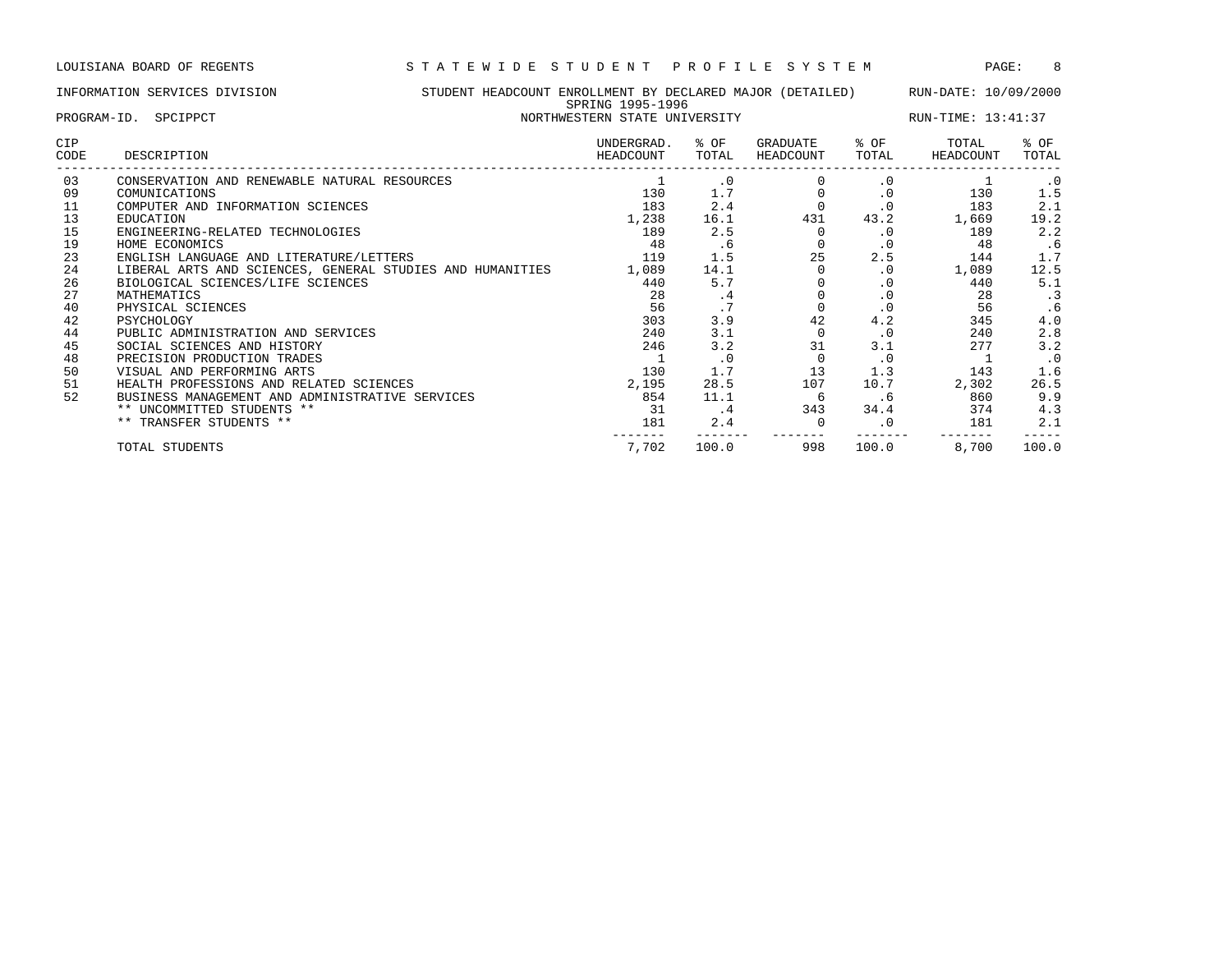------- ------- ------- ------- ------- -----

|                    | STUDENT HEADCOUNT ENROLLMENT BY DECLARED MAJOR (DETAILED)<br>INFORMATION SERVICES DIVISION |  |                             | SPRING 1995-1996 |                       | RUN-DATE: 10/09/2000 |                    |               |
|--------------------|--------------------------------------------------------------------------------------------|--|-----------------------------|------------------|-----------------------|----------------------|--------------------|---------------|
|                    | PROGRAM-ID. SPCIPPCT                                                                       |  | SOUTHEASTERN LA. UNIVERSITY |                  |                       | RUN-TIME: 13:41:37   |                    |               |
| <b>CIP</b><br>CODE | DESCRIPTION                                                                                |  | UNDERGRAD.<br>HEADCOUNT     | % OF<br>TOTAL    | GRADUATE<br>HEADCOUNT | % OF<br>TOTAL        | TOTAL<br>HEADCOUNT | % OF<br>TOTAL |
| 02                 | AGRICULTURAL SCIENCES                                                                      |  | 36                          | . 3              |                       | $\cdot$ 0            | 36                 | . 3           |
| 09                 | COMUNICATIONS                                                                              |  | 247                         | 2.0              |                       | . 0                  | 247                | 1.8           |
| 11                 | COMPUTER AND INFORMATION SCIENCES                                                          |  | 218                         | 1.8              | $\Omega$              | .0                   | 218                | 1.6           |
| 13                 | EDUCATION                                                                                  |  | 2,142                       | 17.3             | 271                   | 18.5                 | 2,413              | 17.4          |
| 15                 | ENGINEERING-RELATED TECHNOLOGIES                                                           |  | 271                         | 2.2              |                       | . 0                  | 271                | 2.0           |
| 16                 | FOREIGN LANGUAGES AND LITERATURES                                                          |  | 27                          | $\cdot$ 2        |                       | . 0                  | 27                 | $\cdot$ 2     |
| 19                 | HOME ECONOMICS                                                                             |  | 102                         | .8               |                       | . 0                  | 102                | .7            |
| 23                 | ENGLISH LANGUAGE AND LITERATURE/LETTERS                                                    |  | 98                          | .8               | 16                    | 1.1                  | 114                | .8            |
| 24                 | LIBERAL ARTS AND SCIENCES, GENERAL STUDIES AND HUMANITIES                                  |  | 233                         | 1.9              |                       | $\cdot$ 0            | 233                | 1.7           |
| 26                 | BIOLOGICAL SCIENCES/LIFE SCIENCES                                                          |  | 488                         | 3.9              | 23                    | 1.6                  | 511                | 3.7           |
| 27                 | MATHEMATICS                                                                                |  | 26                          | $\cdot$ 2        |                       | $\cdot$ 0            | 26                 | $\cdot$ 2     |
| 40                 | PHYSICAL SCIENCES                                                                          |  | 72                          | . 6              |                       | . 0                  | 72                 | .5            |
| 42                 | PSYCHOLOGY                                                                                 |  | 338                         | 2.7              | 17                    | 1.2                  | 355                | 2.6           |
| 43                 | PROTECTIVE SERVICES                                                                        |  | 462                         | 3.7              |                       | $\cdot$ 0            | 462                | 3.3           |
| 44                 | PUBLIC ADMINISTRATION AND SERVICES                                                         |  | 355                         | 2.9              | $\Omega$              | $\cdot$ 0            | 355                | 2.6           |
| 45                 | SOCIAL SCIENCES AND HISTORY                                                                |  | 286                         | 2.3              | 21                    | 1.4                  | 307                | 2.2           |

 PRECISION PRODUCTION TRADES 73 .6 0 .0 73 .5 50 VISUAL AND PERFORMING ARTS 178 1.4 6 .4 184 1.3 HEALTH PROFESSIONS AND RELATED SCIENCES 1,774 14.3 65 4.4 1,839 13.3 BUSINESS MANAGEMENT AND ADMINISTRATIVE SERVICES 1,905 15.4 130 8.9 2,035 14.7 \*\* UNCOMMITTED STUDENTS \*\* 2,810 22.7 913 62.4 3,723 26.8 \*\* TRANSFER STUDENTS \*\* 265 2.1 0 .0 265 1.9

TOTAL STUDENTS 12,406 100.0 1,462 100.0 13,868 100.0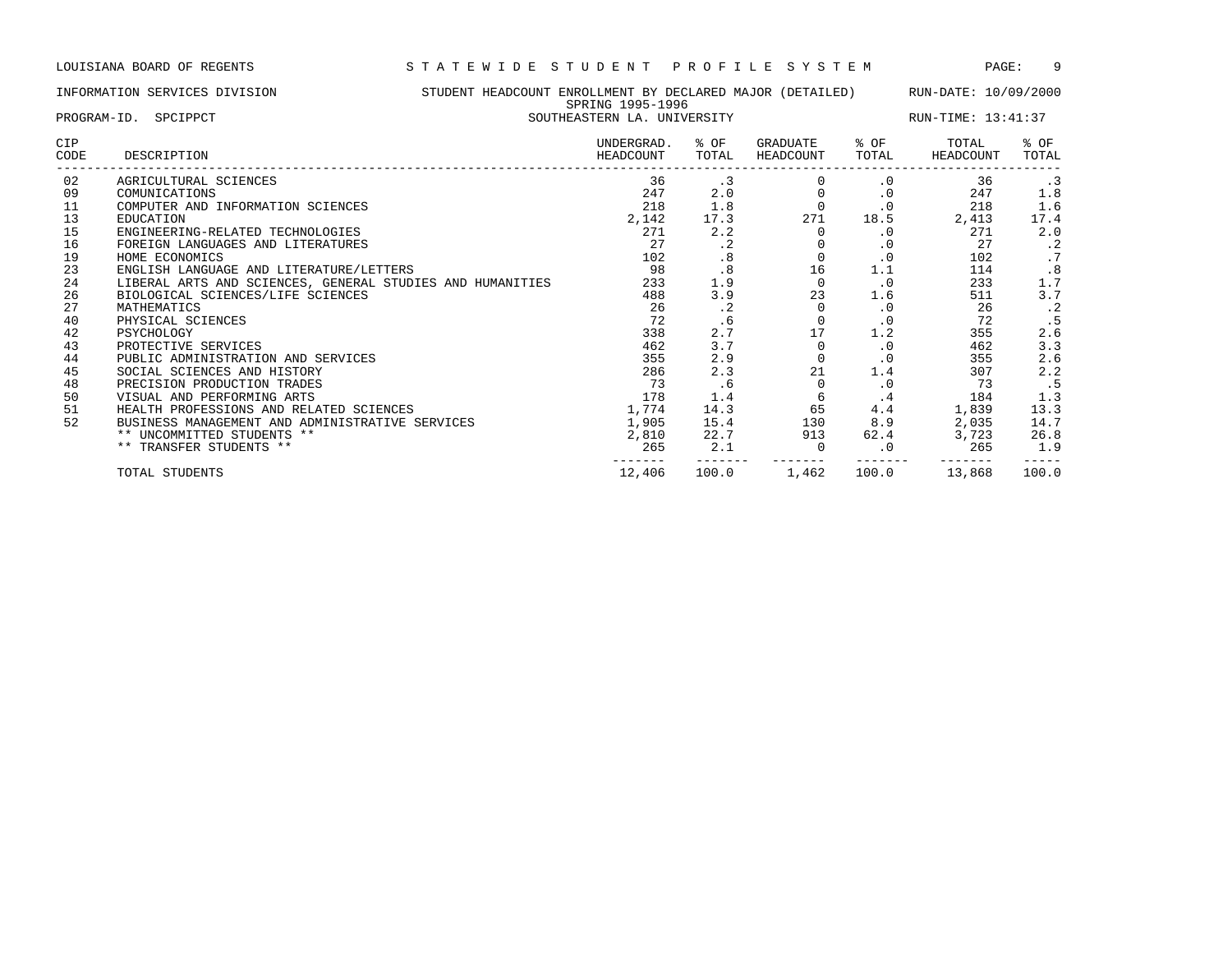INFORMATION SERVICES DIVISION STUDENT HEADCOUNT ENROLLMENT BY DECLARED MAJOR (DETAILED) RUN-DATE: 10/09/2000 SPRING 1995-1996 PROGRAM-ID. SPCIPPCT **EXAM-ID.** SPEIPPCT **EXAM-ID.** SPEIP STALL SOMETHE THE RUN-TIME: 13:41:37

| CIP<br>CODE | DESCRIPTION                                               | UNDERGRAD.<br>HEADCOUNT | % OF<br>TOTAL | GRADUATE<br>HEADCOUNT | % OF<br>TOTAL | TOTAL<br>HEADCOUNT | % OF<br>TOTAL |
|-------------|-----------------------------------------------------------|-------------------------|---------------|-----------------------|---------------|--------------------|---------------|
| 01          | AGRICULTURAL BUSINESS AND PRODUCTION                      | 41                      | $\cdot$ 3     | 0                     | $\cdot$ 0     | 41                 | $\cdot$ 3     |
| 02          | AGRICULTURAL SCIENCES                                     | 77                      | .5            | $\Omega$              | $\cdot$ 0     | 77                 | .5            |
| 03          | CONSERVATION AND RENEWABLE NATURAL RESOURCES              | 197                     | 1.4           | $\Omega$              | $\cdot$ 0     | 197                | 1.2           |
| 04          | ARCHITECTURE AND RELATED PROGRAMS                         | 255                     | 1.8           | $\Omega$              | $\cdot$ 0     | 255                | 1.6           |
| 05          | AREA, ETHNIC AND CULTURAL STUDIES                         | $\Omega$                | $\cdot$ 0     | 10                    | .6            | 10                 | $\cdot$ 1     |
| 08          | MARKETING OPERATIONS/MARKETING AND DISTRIBUTION           | 70                      | .5            | $\mathbf 0$           | $\cdot$ 0     | 70                 | . 4           |
| 09          | COMUNICATIONS                                             | 509                     | 3.6           | 36                    | 2.3           | 545                | 3.5           |
| 11          | COMPUTER AND INFORMATION SCIENCES                         | 302                     | 2.1           | 104                   | 6.7           | 406                | 2.6           |
| 13          | EDUCATION                                                 | 2,108                   | 14.8          | 292                   | 18.9          | 2,400              | 15.2          |
| 14          | ENGINEERING                                               | 729                     | 5.1           | 140                   | 9.1           | 869                | 5.5           |
| 15          | ENGINEERING-RELATED TECHNOLOGIES                          | 332                     | 2.3           | 0                     | $\cdot$ 0     | 332                | 2.1           |
| 16          | FOREIGN LANGUAGES AND LITERATURES                         | 29                      | $\cdot$ 2     | 15                    | 1.0           | 44                 | $\cdot$ 3     |
| 19          | HOME ECONOMICS                                            | 508                     | 3.6           | 23                    | 1.5           | 531                | 3.4           |
| 20          | VOCATIONAL HOME ECONOMICS                                 | 18                      | $\cdot$ 1     | $\Omega$              | $\cdot$ 0     | 18                 | $\cdot$ 1     |
| 22          | LAW AND LEGAL STUDIES                                     | 104                     | .7            | $\Omega$              | $\cdot$ 0     | 104                | .7            |
| 23          | ENGLISH LANGUAGE AND LITERATURE/LETTERS                   | 203                     | 1.4           | 122                   | 7.9           | 325                | 2.1           |
| 24          | LIBERAL ARTS AND SCIENCES, GENERAL STUDIES AND HUMANITIES | 886                     | 6.2           | $\Omega$              | $\cdot$ 0     | 886                | 5.6           |
| 26          | BIOLOGICAL SCIENCES/LIFE SCIENCES                         | 549                     | 3.9           | 56                    | 3.6           | 605                | 3.8           |
| 27          | MATHEMATICS                                               | 18                      | $\cdot$ 1     | 44                    | 2.9           | 62                 | .4            |
| 38          | PHILOSOPHY AND RELIGION                                   | 9                       | $\cdot$ 1     | $\Omega$              | $\cdot$ 0     | 9                  |               |
| 40          | PHYSICAL SCIENCES                                         | 80                      | .6            | 29                    | 1.9           | 109                | .7            |
| 42          | PSYCHOLOGY                                                | 475                     | 3.3           | 34                    | 2.2           | 509                | 3.2           |
| 43          | PROTECTIVE SERVICES                                       | 552                     | 3.9           | $\Omega$              | $\cdot$ 0     | 552                | 3.5           |
| 45          | SOCIAL SCIENCES AND HISTORY                               | 469                     | 3.3           | 19                    | 1.2           | 488                | 3.1           |
| 50          | VISUAL AND PERFORMING ARTS                                | 360                     | 2.5           | 8                     | .5            | 368                | 2.3           |
| 51          | HEALTH PROFESSIONS AND RELATED SCIENCES                   | 1,749                   | 12.3          | 125                   | 8.1           | 1,874              | 11.9          |
| 52          | BUSINESS MANAGEMENT AND ADMINISTRATIVE SERVICES           | 1,984                   | 13.9          | 111                   | 7.2           | 2,095              | 13.3          |
|             | ** UNCOMMITTED STUDENTS **                                | 1,336                   | 9.4           | 373                   | 24.2          | 1,709              | 10.8          |
|             | ** TRANSFER STUDENTS **                                   | 285                     | 2.0           | $\mathbf 0$           | $\cdot$ 0     | 285                | 1.8           |
|             | TOTAL STUDENTS                                            | 14,234                  | 100.0         | 1,541                 | 100.0         | 15,775             | 100.0         |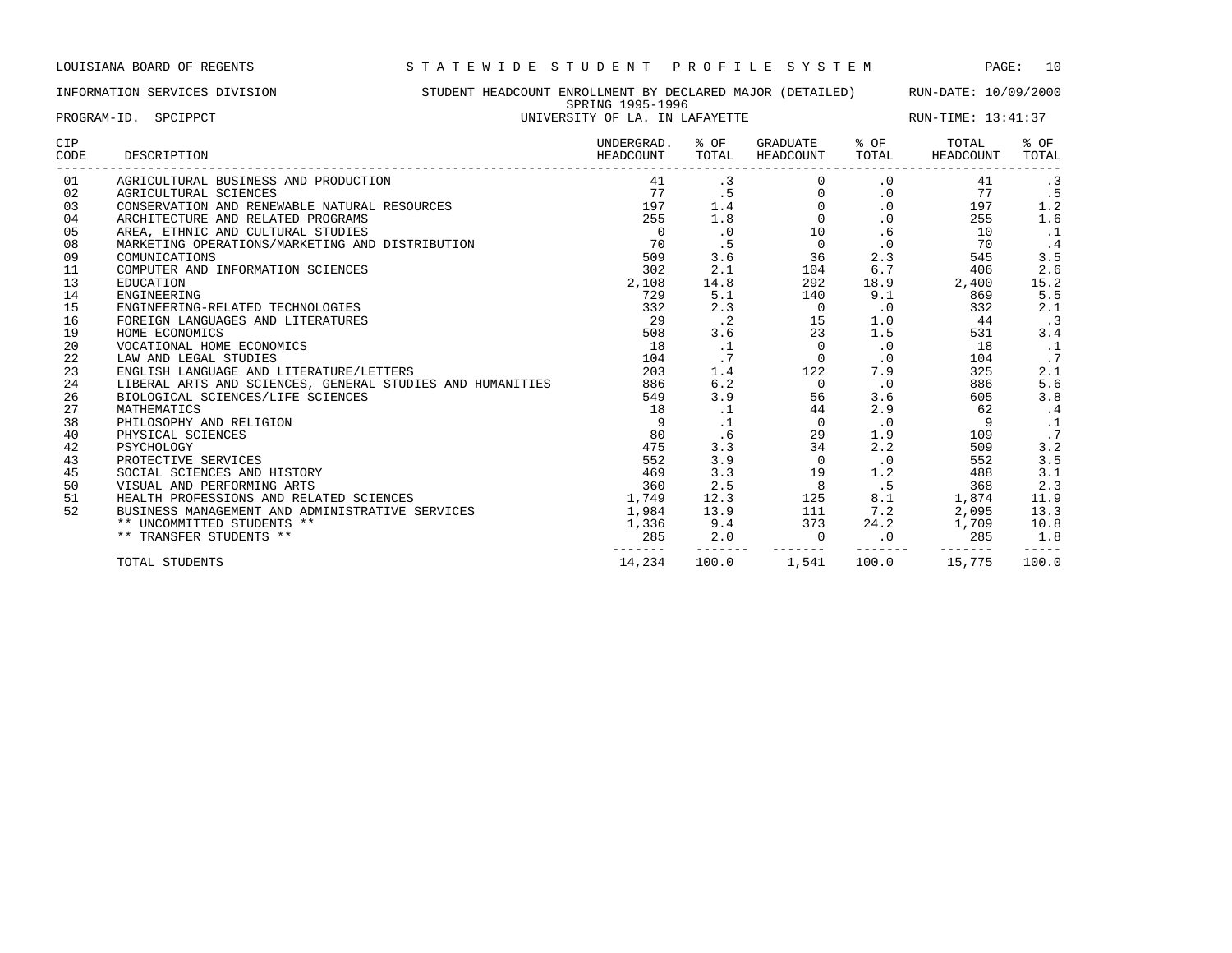|             | INFORMATION SERVICES DIVISION                                                                                                                                                            | STUDENT HEADCOUNT ENROLLMENT BY DECLARED MAJOR (DETAILED) | SPRING 1995-1996          |                            |                       |               | RUN-DATE: 10/09/2000      |                            |
|-------------|------------------------------------------------------------------------------------------------------------------------------------------------------------------------------------------|-----------------------------------------------------------|---------------------------|----------------------------|-----------------------|---------------|---------------------------|----------------------------|
|             | SPCIPPCT<br>PROGRAM-ID.                                                                                                                                                                  |                                                           |                           | L.S.U. AT ALEXANDRIA       |                       |               |                           |                            |
| CIP<br>CODE | DESCRIPTION                                                                                                                                                                              |                                                           | UNDERGRAD.<br>HEADCOUNT   | % OF<br>TOTAL              | GRADUATE<br>HEADCOUNT | % OF<br>TOTAL | TOTAL<br>HEADCOUNT        | $8$ OF<br>TOTAL            |
| 51<br>52    | COMPUTER AND INFORMATION SCIENCES<br>HEALTH PROFESSIONS AND RELATED SCIENCES<br>BUSINESS MANAGEMENT AND ADMINISTRATIVE SERVICES<br>** UNCOMMITTED STUDENTS **<br>** TRANSFER STUDENTS ** |                                                           | 34<br>774<br>104<br>1,457 | 1.4<br>32.6<br>4.4<br>61.3 |                       | . 0           | 34<br>774<br>104<br>1,457 | 1.4<br>32.6<br>4.4<br>61.3 |
|             | TOTAL STUDENTS                                                                                                                                                                           |                                                           | 2,377                     | 100.0                      |                       |               | 2,377                     | 100.0                      |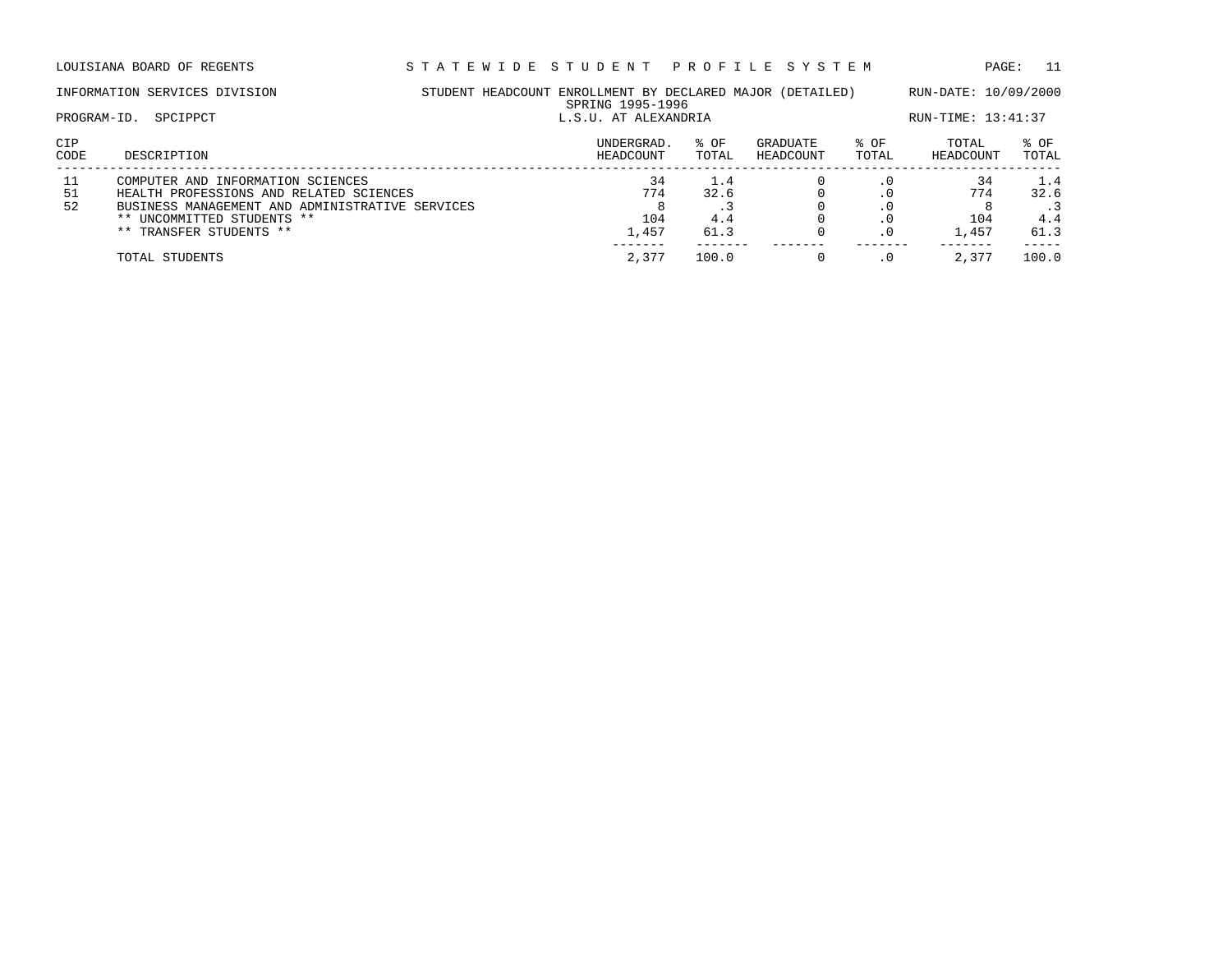## INFORMATION SERVICES DIVISION STUDENT HEADCOUNT ENROLLMENT BY DECLARED MAJOR (DETAILED) RUN-DATE: 10/09/2000 SPRING 1995-1996<br>L.S. IL IN RATON POUGE

| PROGRAM-ID. SPCIPPCT |                                                                                                                                                | DEMING TODO TODO<br>L.S.U. IN BATON ROUGE |               |                                                                                     |                 | RUN-TIME: 13:41:37                                           |                     |  |
|----------------------|------------------------------------------------------------------------------------------------------------------------------------------------|-------------------------------------------|---------------|-------------------------------------------------------------------------------------|-----------------|--------------------------------------------------------------|---------------------|--|
| CIP<br>CODE          | DESCRIPTION                                                                                                                                    | UNDERGRAD.<br>HEADCOUNT                   | % OF<br>TOTAL | GRADUATE % OF<br>HEADCOUNT                                                          | TOTAL           | TOTAL<br>HEADCOUNT                                           | % OF<br>TOTAL       |  |
| 01                   | AGRICULTURAL BUSINESS AND PRODUCTION                                                                                                           | 91                                        | .5            | $\begin{array}{ccc} 22 & -2 & -2 \\ 151 & 2.9 \\ 173 & 3.3 \\ 63 & 1.2 \end{array}$ |                 | 113                                                          | . 5                 |  |
| 02                   |                                                                                                                                                | 282                                       | 1.5           |                                                                                     |                 | 433                                                          | 1.8                 |  |
| 03                   | AGRICULTURAL SCIENCES<br>CONSERVATION AND RENEWABLE NATURAL RESOURCES<br>ARCHITECTURE AND RELATED PROGRAMS<br>CELATECTURE AND CULTURE CELEMENT | 397                                       | 2.1           |                                                                                     |                 | 570                                                          | 2.3                 |  |
| 04                   |                                                                                                                                                | 572                                       | 3.0           |                                                                                     |                 | 635                                                          | 2.6                 |  |
| 05                   | AREA, ETHNIC AND CULTURAL STUDIES                                                                                                              | 8 <sup>1</sup>                            | $\cdot$ 0     | $\overline{0}$                                                                      | $\cdot$ 0       | 8                                                            | $\cdot$ 0           |  |
| 08                   | MARKETING OPERATIONS/MARKETING AND DISTRIBUTION                                                                                                | 80                                        | $\cdot$ 4     | $\overline{0}$                                                                      | $\cdot$ 0       | 80                                                           | $\cdot$ 3           |  |
| 09                   | COMUNICATIONS                                                                                                                                  | 619                                       | 3.2           | 55                                                                                  | 1.1             | 674                                                          | 2.8                 |  |
| 11                   | COMPUTER AND INFORMATION SCIENCES                                                                                                              | 260                                       | 1.4           | 133                                                                                 | 2.5             |                                                              | 1.6                 |  |
| 13                   | EDUCATION                                                                                                                                      | 900                                       | 4.7           | 697                                                                                 | 13.3            | $393$<br>1,597<br>2                                          | 6.6                 |  |
| 14                   | ENGINEERING                                                                                                                                    | 2,206                                     | 11.5          | 442                                                                                 | 8.4             |                                                              | 10.9                |  |
| 15                   | ENGINEERING-RELATED TECHNOLOGIES                                                                                                               | 135                                       | .7            | $\overline{0}$                                                                      | $\cdot$ 0       | 135                                                          | .6                  |  |
| 16                   | FOREIGN LANGUAGES AND LITERATURES                                                                                                              | 82                                        | $\cdot$ 4     | 49                                                                                  | .9              | 131                                                          | . 5                 |  |
| 19                   | HOME ECONOMICS                                                                                                                                 | 310                                       | 1.6           | 59                                                                                  | 1.1             | 369                                                          | 1.5                 |  |
| 22                   | LAW AND LEGAL STUDIES                                                                                                                          | 51                                        | $\cdot$ 3     | $\frac{58}{204}$                                                                    | $\cdot$ 0       | 51                                                           | $\cdot$ 2           |  |
| 23                   | ENGLISH LANGUAGE AND LITERATURE/LETTERS                                                                                                        | 532                                       | 2.8           | 204                                                                                 | 3.9             | 736                                                          | 3.0                 |  |
| 24                   | LIBERAL ARTS AND SCIENCES, GENERAL STUDIES AND HUMANITIES                                                                                      | 794                                       | 4.2           | 29                                                                                  | .6              | 823                                                          | 3.4                 |  |
| 25                   | LIBRARY SCIENCE                                                                                                                                | $\overline{0}$                            | $\cdot$ 0     | 124                                                                                 | 2.4             | 124                                                          | . 5                 |  |
| 26                   | BIOLOGICAL SCIENCES/LIFE SCIENCES                                                                                                              | 1,206                                     | 6.3           | 188                                                                                 | 3.6             | 1, 394                                                       | 5.7                 |  |
| 27                   | MATHEMATICS                                                                                                                                    | 104                                       | .5            | 77                                                                                  | 1.5             | 181                                                          | .7                  |  |
| 30                   | MULTI/INTERDISCIPLINARY STUDIES                                                                                                                | $\overline{0}$                            | $\cdot$ 0     | 15                                                                                  | .3              | 15                                                           | $\cdot$ 1           |  |
| 38                   | PHILOSOPHY AND RELIGION                                                                                                                        | 43                                        | $\cdot$ 2     | 12                                                                                  | $\cdot$ 2       | 55                                                           | $\cdot$ 2           |  |
| 40                   | PHYSICAL SCIENCES                                                                                                                              | 170                                       | . 9           | 304                                                                                 | 5.8             | 474                                                          | 1.9                 |  |
| 42                   | PSYCHOLOGY                                                                                                                                     | 790                                       | 4.1           | 124                                                                                 | 2.4             | 914                                                          | 3.8                 |  |
| 43                   | PROTECTIVE SERVICES                                                                                                                            | 4                                         | $\cdot$ 0     | $\overline{0}$                                                                      | $\cdot$ 0       | $\overline{4}$                                               | $\cdot$ 0           |  |
| 44                   | PUBLIC ADMINISTRATION AND SERVICES                                                                                                             | $\overline{0}$                            | $\cdot$ 0     | 297                                                                                 | 5.7             | 297                                                          | 1.2                 |  |
| 45                   | SOCIAL SCIENCES AND HISTORY                                                                                                                    | 1,179                                     | 6.2           | 332                                                                                 | 6.3             | 1,511                                                        | 6.2                 |  |
| 50                   | VISUAL AND PERFORMING ARTS                                                                                                                     | 556                                       | 2.9           | 237                                                                                 | 4.5             | 793                                                          | 3.3                 |  |
| 51                   | HEALTH PROFESSIONS AND RELATED SCIENCES                                                                                                        | 762                                       | 4.0           |                                                                                     |                 |                                                              | 4.9                 |  |
| 52                   | BUSINESS MANAGEMENT AND ADMINISTRATIVE SERVICES                                                                                                | 1,997                                     |               |                                                                                     |                 |                                                              | 9.8                 |  |
|                      | ** UNCOMMITTED STUDENTS **                                                                                                                     | 4,987                                     |               | $4.0$<br>$10.4$<br>$26.1$                                                           | $- - - - - - -$ | 425 8.1 1,187<br>397 7.6 2,394<br>627 12.0 5,614<br>-------- | 23.1<br>$- - - - -$ |  |
|                      | TOTAL STUDENTS                                                                                                                                 | 19,117                                    | 100.0         | 5,236                                                                               | 100.0           | 24,353                                                       | 100.0               |  |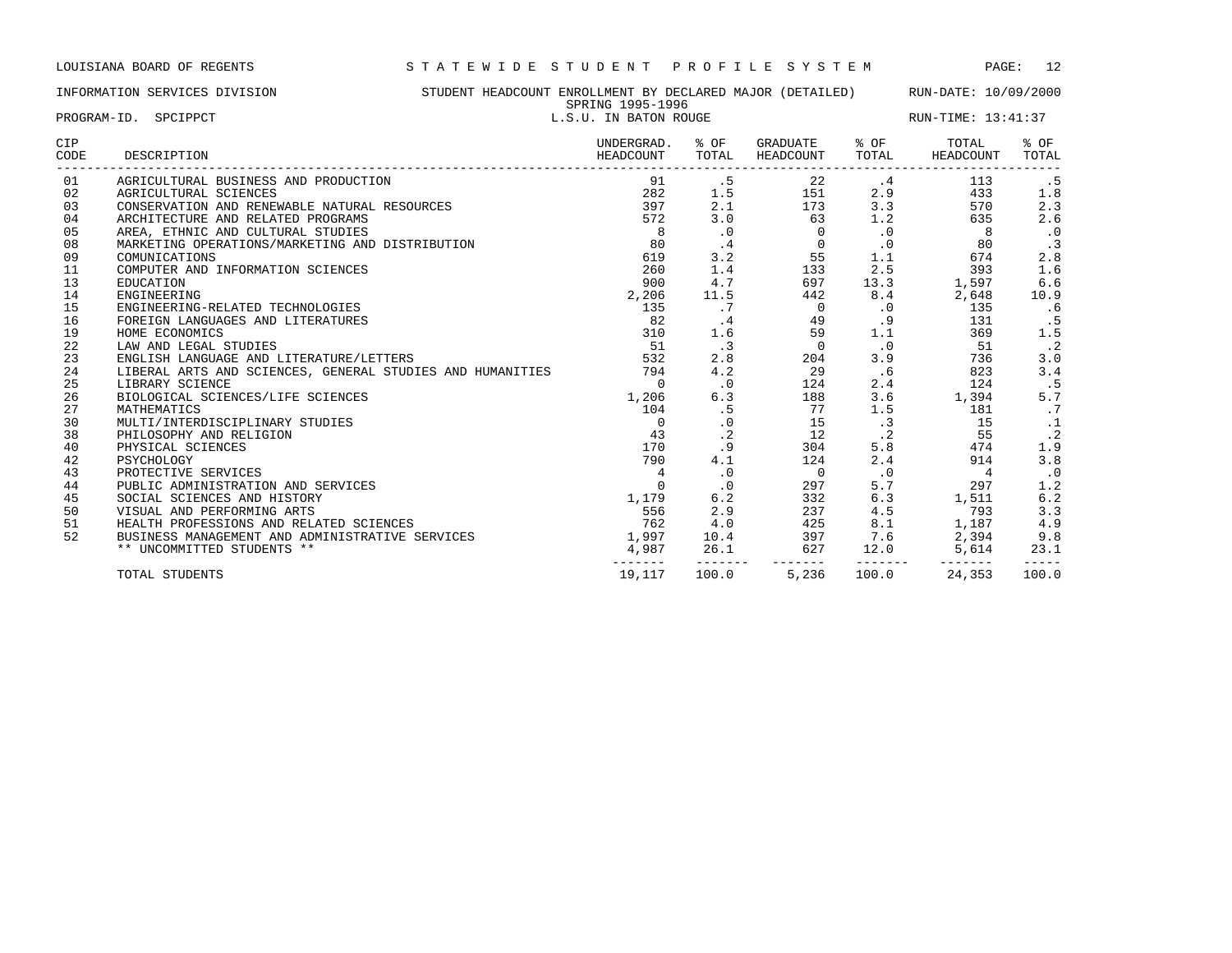| PROGRAM-ID.          | INFORMATION SERVICES DIVISION<br>SPCIPPCT                                                                                                                                                                    | STUDENT HEADCOUNT ENROLLMENT BY DECLARED MAJOR (DETAILED)<br>SPRING 1995-1996<br>L.S.U. AT EUNICE |                                 | RUN-DATE: 10/09/2000<br>RUN-TIME: 13:41:37 |                       |                  |                                 |                                   |
|----------------------|--------------------------------------------------------------------------------------------------------------------------------------------------------------------------------------------------------------|---------------------------------------------------------------------------------------------------|---------------------------------|--------------------------------------------|-----------------------|------------------|---------------------------------|-----------------------------------|
| CIP<br>CODE          | DESCRIPTION                                                                                                                                                                                                  |                                                                                                   | UNDERGRAD.<br>HEADCOUNT         | % OF<br>TOTAL                              | GRADUATE<br>HEADCOUNT | % OF<br>TOTAL    | TOTAL<br>HEADCOUNT              | $8$ OF<br>TOTAL                   |
| 24<br>43<br>51<br>52 | LIBERAL ARTS AND SCIENCES, GENERAL STUDIES AND HUMANITIES<br>PROTECTIVE SERVICES<br>HEALTH PROFESSIONS AND RELATED SCIENCES<br>BUSINESS MANAGEMENT AND ADMINISTRATIVE SERVICES<br>** UNCOMMITTED STUDENTS ** |                                                                                                   | 51<br>94<br>648<br>187<br>1,464 | 2.1<br>3.8<br>26.5<br>7.7<br>59.9          |                       | $\cdot$ 0<br>. 0 | 51<br>94<br>648<br>187<br>1,464 | 2.1<br>3.8<br>26.5<br>7.7<br>59.9 |
|                      | TOTAL STUDENTS                                                                                                                                                                                               |                                                                                                   | 2,444                           | 100.0                                      |                       | $\cdot$ 0        | 2,444                           | 100.0                             |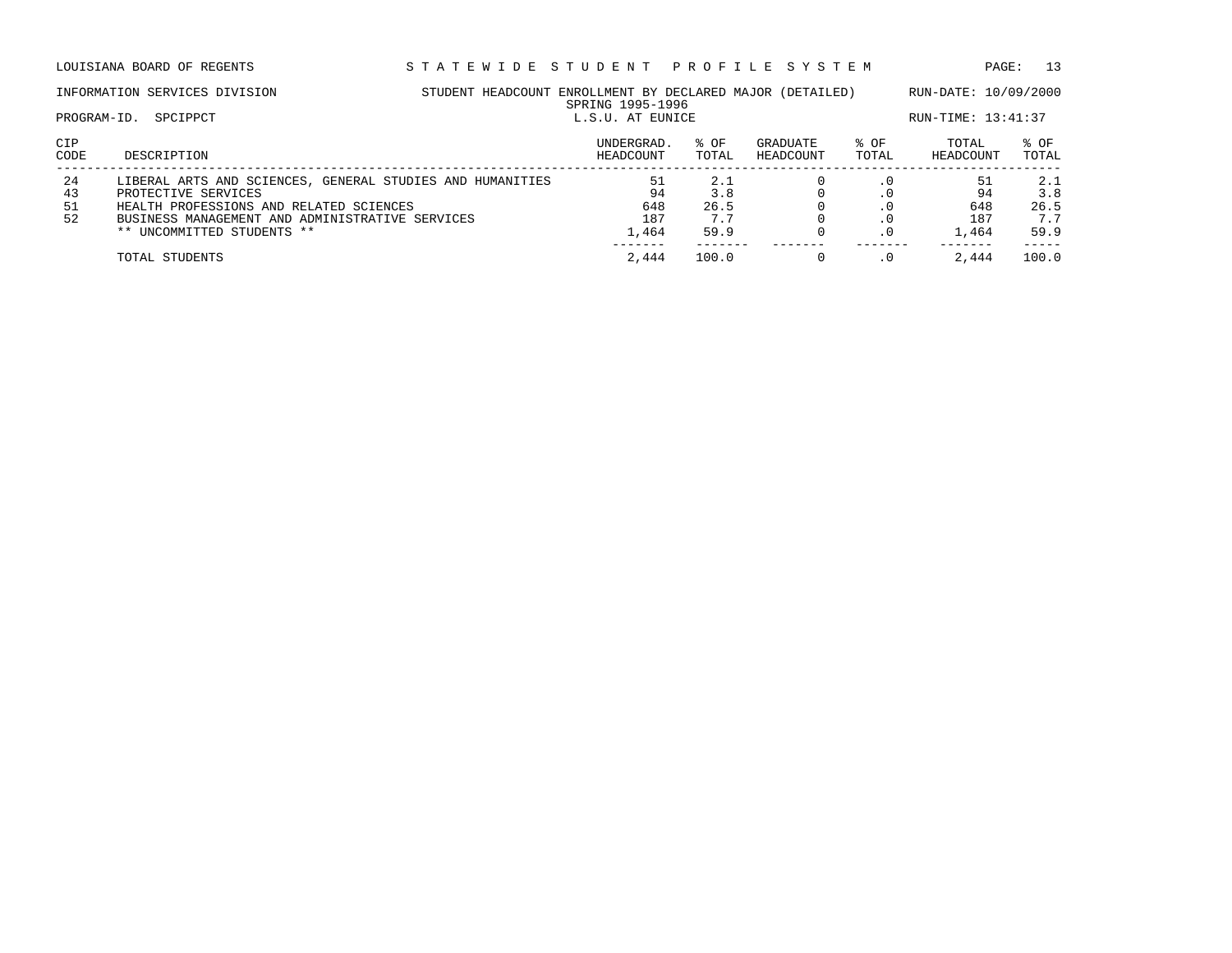## INFORMATION SERVICES DIVISION STUDENT HEADCOUNT ENROLLMENT BY DECLARED MAJOR (DETAILED) RUN-DATE: 10/09/2000 SPRING 1995-1996<br>L.S.II. IN SUPEVEDOPT

| PROGRAM-ID. SPCIPPCT |                                                           |                         | L.S.U. IN SHREVEPORT |                       |               | RUN-TIME: 13:41:37 |               |  |
|----------------------|-----------------------------------------------------------|-------------------------|----------------------|-----------------------|---------------|--------------------|---------------|--|
| <b>CIP</b><br>CODE   | DESCRIPTION                                               | UNDERGRAD.<br>HEADCOUNT | % OF<br>TOTAL        | GRADUATE<br>HEADCOUNT | % OF<br>TOTAL | TOTAL<br>HEADCOUNT | % OF<br>TOTAL |  |
| 03                   | CONSERVATION AND RENEWABLE NATURAL RESOURCES              | 26                      | .8                   |                       | $\cdot$ 0     | 26                 | .7            |  |
| 09                   | COMUNICATIONS                                             | 87                      | 2.7                  |                       | $\cdot$ 0     | 87                 | 2.2           |  |
| 11                   | COMPUTER AND INFORMATION SCIENCES                         | 122                     | 3.7                  | 43                    | 7.0           | 165                | 4.3           |  |
| 13                   | EDUCATION                                                 | 430                     | 13.2                 | 31                    | 5.0           | 461                | 11.9          |  |
| 16                   | FOREIGN LANGUAGES AND LITERATURES                         |                         | $\cdot$ 2            |                       | . 0           |                    | $\cdot$ 2     |  |
| 23                   | ENGLISH LANGUAGE AND LITERATURE/LETTERS                   | 60                      | 1.8                  |                       | $\cdot$ 0     | 60                 | 1.5           |  |
| 24                   | LIBERAL ARTS AND SCIENCES, GENERAL STUDIES AND HUMANITIES | 129                     | 3.9                  | 34                    | 5.5           | 163                | 4.2           |  |
| 26                   | BIOLOGICAL SCIENCES/LIFE SCIENCES                         | 207                     | 6.3                  |                       | $\cdot$ 0     | 207                | 5.3           |  |
| 27                   | MATHEMATICS                                               | 13                      | . 4                  |                       | . 0           | 13                 | $\cdot$ 3     |  |
| 40                   | PHYSICAL SCIENCES                                         | 40                      | 1.2                  |                       |               | 40                 | 1.0           |  |
| 42                   | PSYCHOLOGY                                                | 176                     | 5.4                  |                       |               | 176                | 4.5           |  |
| 43                   | PROTECTIVE SERVICES                                       | 94                      | 2.9                  |                       | $\cdot$ 0     | 94                 | 2.4           |  |
| 44                   | PUBLIC ADMINISTRATION AND SERVICES                        |                         | $\cdot$ 2            |                       | $\cdot$ 0     | 6                  | $\cdot$ 2     |  |
| 45                   | SOCIAL SCIENCES AND HISTORY                               | 114                     | 3.5                  |                       | $\cdot$ 0     | 114                | 2.9           |  |
| 50                   | VISUAL AND PERFORMING ARTS                                | 32                      | 1.0                  |                       | $\cdot$ 0     | 32                 | .8            |  |
| 51                   | HEALTH PROFESSIONS AND RELATED SCIENCES                   | 49                      | 1.5                  |                       | $\cdot$ 0     | 49                 | 1.3           |  |
| 52                   | BUSINESS MANAGEMENT AND ADMINISTRATIVE SERVICES           | 669                     | 20.5                 | 61                    | 9.9           | 730                | 18.8          |  |
|                      | ** UNCOMMITTED STUDENTS **                                | 1,005                   | 30.8                 | 445                   | 72.5          | 1,450              | 37.4          |  |

TOTAL STUDENTS 3,266 100.0 614 100.0 3,880 100.0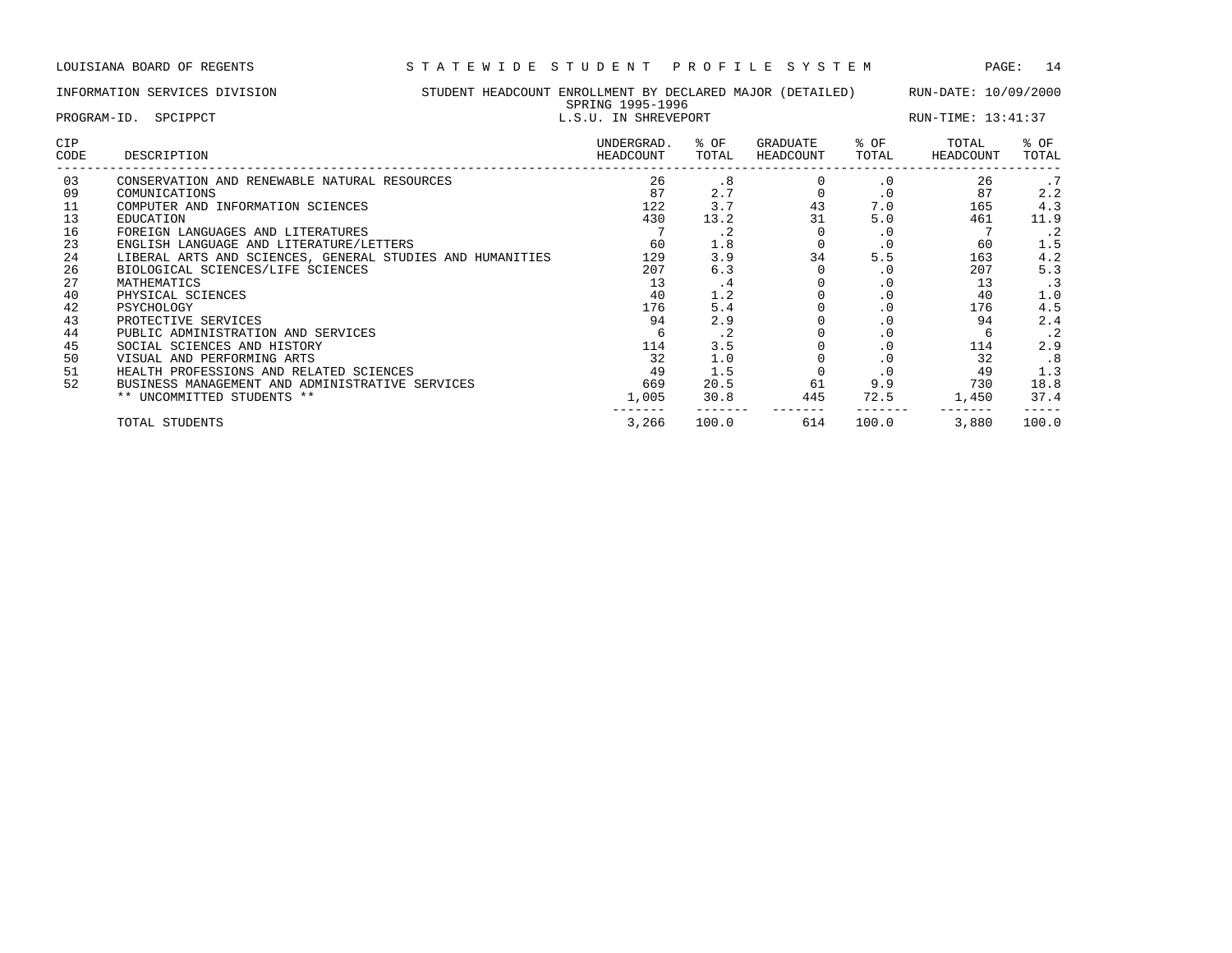| INFORMATION SERVICES DIVISION | STUDENT HEADCOUNT ENROLLMENT BY DECLARED MAJOR (DETAILED) |                                        | RUN-DATE: 10/09/2000 |               |
|-------------------------------|-----------------------------------------------------------|----------------------------------------|----------------------|---------------|
| PROGRAM-ID. SPCIPPCT          | SPRING 1995-1996<br>UNIVERSITY OF NEW ORLEANS             |                                        | RUN-TIME: 13:41:37   |               |
| CIP<br>CODE<br>DESCRIPTION    | UNDERGRAD.<br>% OF<br>HEADCOUNT<br>TOTAL                  | GRADUATE<br>% OF<br>TOTAL<br>HEADCOUNT | TOTAL<br>HEADCOUNT   | % OF<br>TOTAL |

| 04 | ARCHITECTURE AND RELATED PROGRAMS                         |        | $\cdot$ 0 | 59    | 1.6              | 59     | . 4       |
|----|-----------------------------------------------------------|--------|-----------|-------|------------------|--------|-----------|
| 09 | COMUNICATIONS                                             | 384    | 3.5       |       | $\cdot$ 0        | 384    | 2.6       |
| 11 | COMPUTER AND INFORMATION SCIENCES                         | 317    | 2.9       | 59    | 1.6              | 376    | 2.6       |
| 13 | EDUCATION                                                 | 873    | 7.9       | 668   | 17.9             | 1,541  | 10.5      |
| 14 | ENGINEERING                                               | 937    | 8.5       | 153   | 4.1              | 1,090  | 7.4       |
| 16 | FOREIGN LANGUAGES AND LITERATURES                         | 42     | $\cdot$ 4 | 23    | . 6              | 65     | $\cdot$ 4 |
| 23 | ENGLISH LANGUAGE AND LITERATURE/LETTERS                   | 230    | 2.1       | 73    | 2.0              | 303    | 2.1       |
| 24 | LIBERAL ARTS AND SCIENCES, GENERAL STUDIES AND HUMANITIES | 892    | 8.1       |       | . 0              | 892    | 6.1       |
| 26 | BIOLOGICAL SCIENCES/LIFE SCIENCES                         | 473    | 4.3       | 22    | . 6              | 495    | 3.4       |
| 27 | MATHEMATICS                                               | 52     | . 5       | 29    | .8               | 81     | . 5       |
| 38 | PHILOSOPHY AND RELIGION                                   | 31     | . 3       |       | $\cdot$ 0        | 31     | . 2       |
| 40 | PHYSICAL SCIENCES                                         | 130    | 1.2       | 93    | 2.5              | 223    | 1.5       |
| 42 | PSYCHOLOGY                                                | 450    | 4.1       | 27    | $\cdot$ $\prime$ | 477    | 3.2       |
| 44 | PUBLIC ADMINISTRATION AND SERVICES                        |        | $\cdot$ 0 | 47    | 1.3              | 47     | $\cdot$ 3 |
| 45 | SOCIAL SCIENCES AND HISTORY                               | 612    | 5.6       | 209   | 5.6              | 821    | 5.6       |
| 50 | VISUAL AND PERFORMING ARTS                                | 338    | 3.1       | 160   | 4.3              | 498    | 3.4       |
| 51 | HEALTH PROFESSIONS AND RELATED SCIENCES                   | 40     | . 4       |       | $\cdot$ 0        | 40     | $\cdot$ 3 |
| 52 | BUSINESS MANAGEMENT AND ADMINISTRATIVE SERVICES           | 2,499  | 22.7      | 531   | 14.2             | 3,030  | 20.6      |
|    | ** UNCOMMITTED STUDENTS **                                | 2,699  | 24.5      | 1,585 | 42.4             | 4,284  | 29.1      |
|    | TOTAL STUDENTS                                            | 10,999 | 100.0     | 3,738 | 100.0            | 14,737 | 100.0     |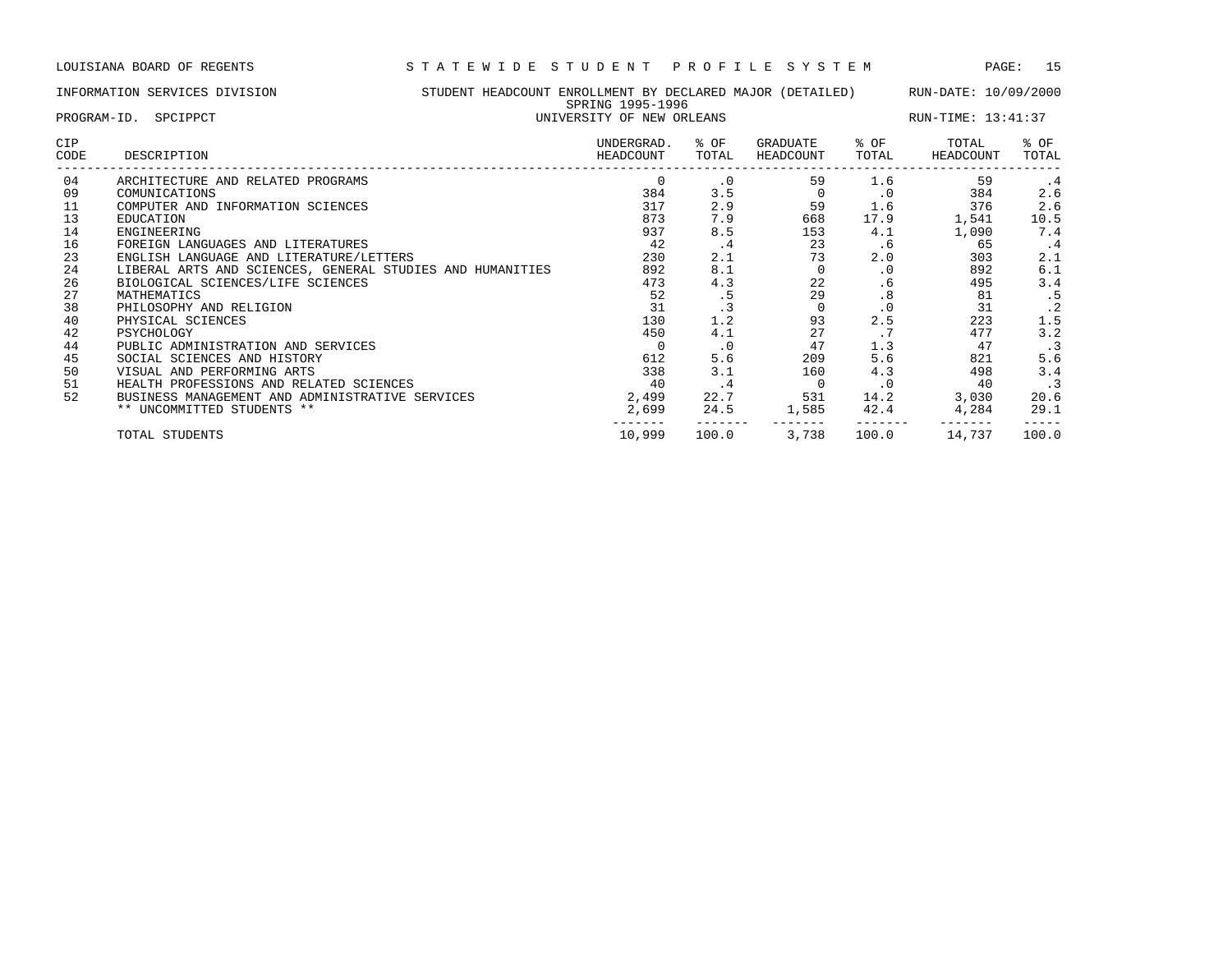| LOUISIANA BOARD OF REGENTS                                | STATEWIDE STUDENT PROFILE SYSTEM                          |                         |               |                       |               | PAGE:                     | 16            |
|-----------------------------------------------------------|-----------------------------------------------------------|-------------------------|---------------|-----------------------|---------------|---------------------------|---------------|
| INFORMATION SERVICES DIVISION                             | STUDENT HEADCOUNT ENROLLMENT BY DECLARED MAJOR (DETAILED) | SPRING 1995-1996        |               |                       |               | RUN-DATE: 10/09/2000      |               |
| SPCIPPCT<br>PROGRAM-ID.                                   |                                                           | L.S.U. LAW CENTER       |               |                       |               | RUN-TIME: 13:41:37        |               |
| CIP<br>CODE<br>DESCRIPTION                                |                                                           | UNDERGRAD.<br>HEADCOUNT | % OF<br>TOTAL | GRADUATE<br>HEADCOUNT | % OF<br>TOTAL | TOTAL<br><b>HEADCOUNT</b> | % OF<br>TOTAL |
| 22<br>LAW AND LEGAL STUDIES<br>** UNCOMMITTED STUDENTS ** |                                                           |                         | $\cdot$ 0     | 623<br>14             | 97.8<br>2.2   | 623<br>14                 | 97.8<br>2.2   |

TOTAL STUDENTS 0 .0 637 100.0 637 100.0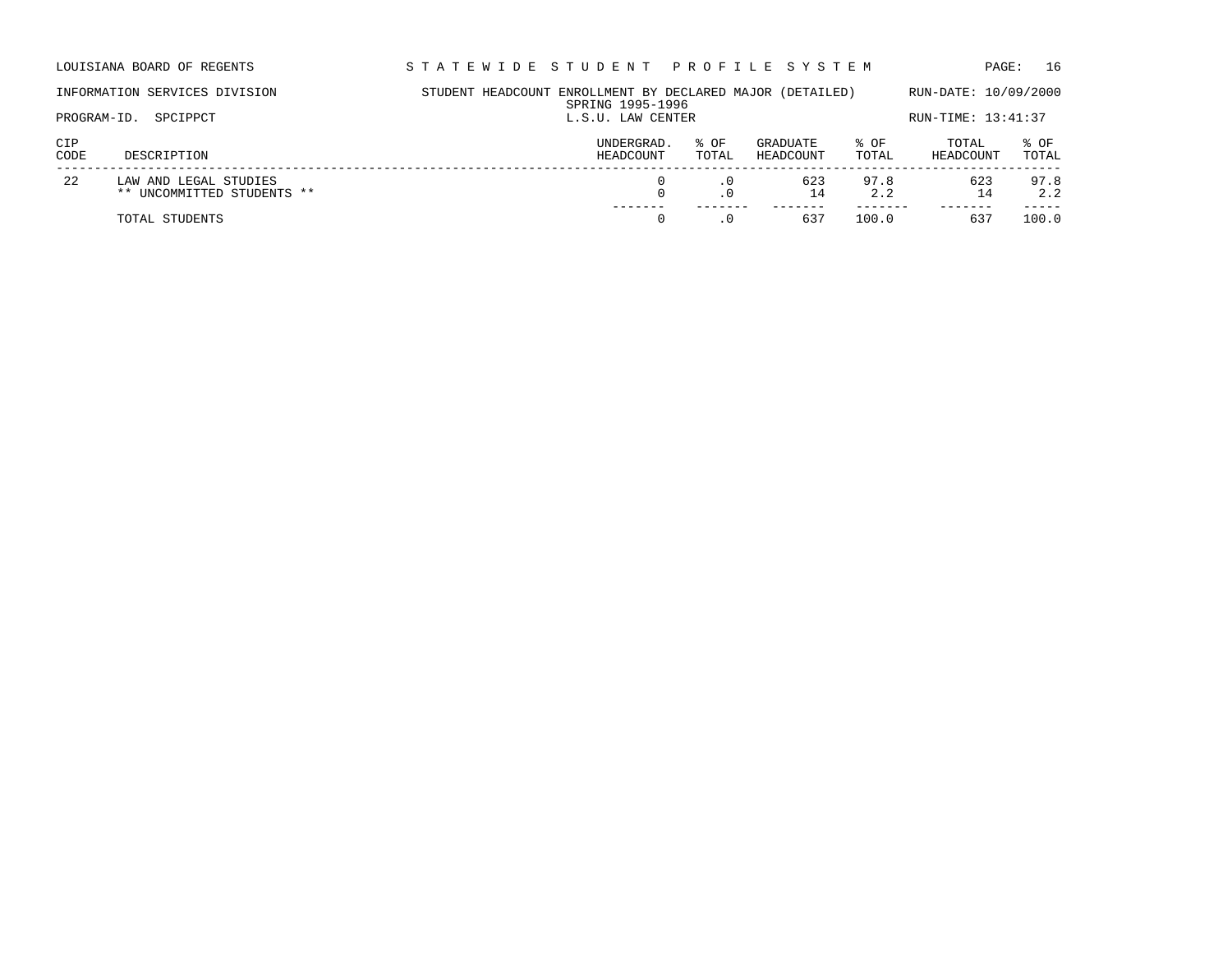## INFORMATION SERVICES DIVISION STUDENT HEADCOUNT ENROLLMENT BY DECLARED MAJOR (DETAILED) RUN-DATE: 10/09/2000 SPRING 1995-1996 PROGRAM-ID. SPCIPPCT SOUTHERN U. IN BATON ROUGE RUN-TIME: 13:41:37

| PROGRAM-ID. SPCIPPCI |                                                 |                         | SOUIHERN U. IN BAION ROUGE |                            |           | KUN-TIME: 13:41:37 |               |  |  |
|----------------------|-------------------------------------------------|-------------------------|----------------------------|----------------------------|-----------|--------------------|---------------|--|--|
| CIP<br>CODE          | DESCRIPTION                                     | UNDERGRAD.<br>HEADCOUNT | % OF<br>TOTAL              | GRADUATE % OF<br>HEADCOUNT | TOTAL     | TOTAL<br>HEADCOUNT | % OF<br>TOTAL |  |  |
| 01                   | AGRICULTURAL BUSINESS AND PRODUCTION            | 70                      | .9                         |                            | $\cdot$ 0 | 70                 | .7            |  |  |
| 02                   | AGRICULTURAL SCIENCES                           | 97                      | 1.2                        | $\Omega$                   | $\cdot$ 0 | 97                 | 1.0           |  |  |
| 03                   | CONSERVATION AND RENEWABLE NATURAL RESOURCES    | 20                      | $\cdot$ 2                  | 16                         | 1.1       | 36                 | $\cdot$ 4     |  |  |
| 04                   | ARCHITECTURE AND RELATED PROGRAMS               | 108                     | 1.3                        | $\overline{0}$             | $\cdot$ 0 | 108                | 1.1           |  |  |
| 09                   | COMUNICATIONS                                   | 186                     | 2.3                        | 14                         | 1.0       | 200                | 2.1           |  |  |
| 11                   | COMPUTER AND INFORMATION SCIENCES               | 301                     | 3.7                        | 61                         | 4.2       | 362                | 3.7           |  |  |
| 13                   | EDUCATION                                       | 689                     | 8.4                        | 306                        |           | 21.1<br>995        | 10.3          |  |  |
| 14                   | ENGINEERING                                     | 773                     | 9.4                        | $\Omega$                   | $\cdot$ 0 | 773                | 8.0           |  |  |
| 15                   | ENGINEERING-RELATED TECHNOLOGIES                | 74                      | .9                         |                            | $\cdot$ 0 | 74                 | .8            |  |  |
| 16                   | FOREIGN LANGUAGES AND LITERATURES               | 6                       |                            | $\overline{0}$             | $\cdot$ 0 | 6                  | $\cdot$ 1     |  |  |
| 19                   | HOME ECONOMICS                                  | 130                     | 1.6                        | $\overline{0}$             | $\cdot$ 0 | 130                | 1.3           |  |  |
| 22                   | LAW AND LEGAL STUDIES                           | $\Omega$                | $\cdot$ 0                  | 315                        | 21.8      | 315                | 3.3           |  |  |
| 23                   | ENGLISH LANGUAGE AND LITERATURE/LETTERS         | 75                      | .9                         | 0                          | $\cdot$ 0 | 75                 | .8            |  |  |
| 26                   | BIOLOGICAL SCIENCES/LIFE SCIENCES               | 403                     | 4.9                        | 13                         | .9        | 416                | 4.3           |  |  |
| 27                   | MATHEMATICS                                     | 63                      | .8                         | 16                         | 1.1       | 79                 | .8            |  |  |
| 31                   | PARKS, RECREATION, LEISURE AND FITNESS STUDIES  | 54                      | .7                         | 37                         |           | 2.6<br>91          | .9            |  |  |
| 40                   | PHYSICAL SCIENCES                               | 172                     | 2.1                        | 8                          | .6        | 180                | 1.9           |  |  |
| 42                   | PSYCHOLOGY                                      | 338                     | 4.1                        | 48                         | 3.3       | 386                | 4.0           |  |  |
| 43                   | PROTECTIVE SERVICES                             | 169                     | 2.1                        | $\mathbf 0$                | $\cdot$ 0 | 169                | 1.7           |  |  |
| 44                   | PUBLIC ADMINISTRATION AND SERVICES              | 229                     | 2.8                        | 151                        | 10.4      | 380                | 3.9           |  |  |
| 45                   | SOCIAL SCIENCES AND HISTORY                     | 401                     | 4.9                        | 33                         | 2.3       | 434                | 4.5           |  |  |
| 50                   | VISUAL AND PERFORMING ARTS                      | 112                     | 1.4                        | $\overline{0}$             | $\cdot$ 0 | 112                | 1.2           |  |  |
| 51                   | HEALTH PROFESSIONS AND RELATED SCIENCES         | 1,296                   | 15.8                       | 95                         | 6.6       | 1,391              | 14.4          |  |  |
| 52                   | BUSINESS MANAGEMENT AND ADMINISTRATIVE SERVICES | 1,111                   |                            | 13.5 16                    | 1.1       | 1,127              | 11.7          |  |  |
|                      | ** UNCOMMITTED STUDENTS **                      |                         | 1,334 16.2                 | 318<br>$- - - - - - - -$   |           | 22.0 1,652         | 17.1          |  |  |
|                      | TOTAL STUDENTS                                  | 8,211                   |                            | 100.0 1,447                | 100.0     | 9,658              | 100.0         |  |  |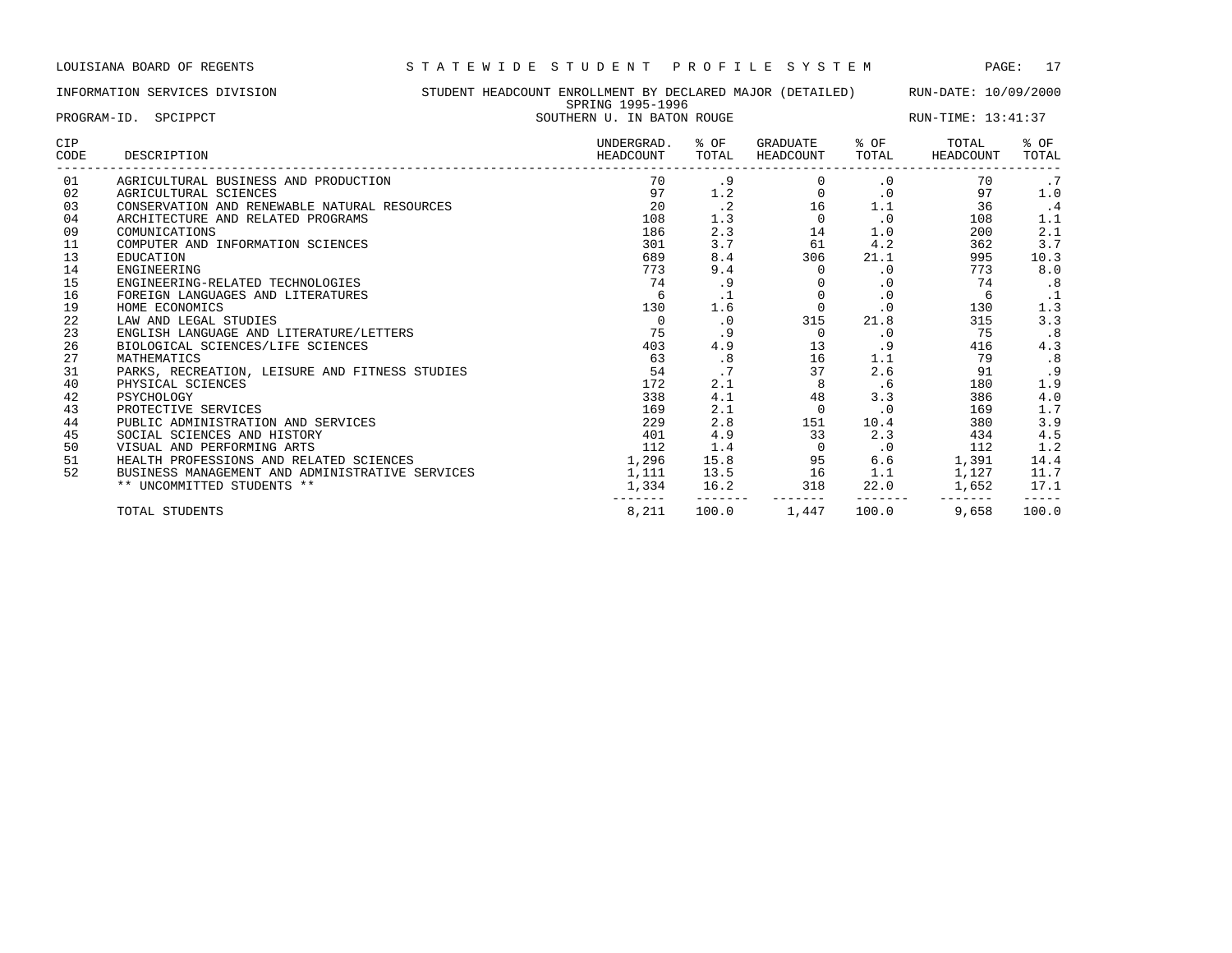------- ------- ------- ------- ------- -----

|                    | INFORMATION SERVICES DIVISION           | STUDENT HEADCOUNT ENROLLMENT BY DECLARED MAJOR (DETAILED)<br>SPRING 1995-1996 |                         |                |                       |               | RUN-DATE: 10/09/2000 |               |  |
|--------------------|-----------------------------------------|-------------------------------------------------------------------------------|-------------------------|----------------|-----------------------|---------------|----------------------|---------------|--|
|                    | PROGRAM-ID. SPCIPPCT                    | SOUTHERN U. IN NEW ORLEANS                                                    |                         |                |                       |               | RUN-TIME: 13:41:37   |               |  |
| <b>CIP</b><br>CODE | DESCRIPTION                             |                                                                               | UNDERGRAD.<br>HEADCOUNT | % OF<br>TOTAL  | GRADUATE<br>HEADCOUNT | % OF<br>TOTAL | TOTAL<br>HEADCOUNT   | % OF<br>TOTAL |  |
| 09                 | COMUNICATIONS                           |                                                                               | 12                      | $\cdot$ 3      |                       | $\cdot$ 0     | 12                   | .3            |  |
| 11                 | COMPUTER AND INFORMATION SCIENCES       |                                                                               | 64                      | 1.6            |                       | $\cdot$ 0     | 64                   | 1.5           |  |
| 13                 | EDUCATION                               |                                                                               | 444                     | 11.1           |                       | $\cdot$ 0     | 444                  | 10.3          |  |
| 14                 | ENGINEERING                             |                                                                               |                         | . 0            |                       | $\cdot$ 0     |                      | $\cdot$ 0     |  |
| 15                 | ENGINEERING-RELATED TECHNOLOGIES        |                                                                               | 29                      | $\sim$ $\sim$  |                       | $\cdot$ 0     | 29                   | .7            |  |
| 23                 | ENGLISH LANGUAGE AND LITERATURE/LETTERS |                                                                               |                         | . 3            |                       | . 0           | 11                   |               |  |
| 26                 | BIOLOGICAL SCIENCES/LIFE SCIENCES       |                                                                               | 113                     | 2.8            |                       | . 0           | 113                  | 2.6           |  |
| 27                 | MATHEMATICS                             |                                                                               | 18                      | . 4            |                       | $\cdot$ 0     | 18                   | $\cdot$ 4     |  |
| 40                 | PHYSICAL SCIENCES                       |                                                                               | 18                      | . 4            |                       | $\cdot$ 0     | 18                   | $\cdot$ 4     |  |
| 42                 | PSYCHOLOGY                              |                                                                               | 105                     | 2.6            |                       | . 0           | 105                  | 2.4           |  |
| 43                 | PROTECTIVE SERVICES                     |                                                                               | 116                     | 2.9            |                       |               | 116                  | 2.7           |  |
| 44                 | PUBLIC ADMINISTRATION AND SERVICES      |                                                                               | 136                     | 3.4            | 308                   | 100.0         | 444                  | 10.3          |  |
| 45                 | SOCIAL SCIENCES AND HISTORY             |                                                                               | 69                      | 1.7            |                       | . 0           | 69                   | 1.6           |  |
| 50                 | VISUAL AND PERFORMING ARTS              |                                                                               |                         | $\cdot$ $\bot$ |                       | . 0           |                      | $\cdot$ 1     |  |
| 51                 | HEALTH PROFESSIONS AND RELATED SCIENCES |                                                                               | 51                      | 1.3            |                       | $\cdot$ 0     | 51                   | 1.2           |  |

 BUSINESS MANAGEMENT AND ADMINISTRATIVE SERVICES 286 7.1 0 .0 286 6.6 \*\* UNCOMMITTED STUDENTS \*\* 2,536 63.1 0 .0 2,536 58.6

TOTAL STUDENTS 4,016 100.0 308 100.0 4,324 100.0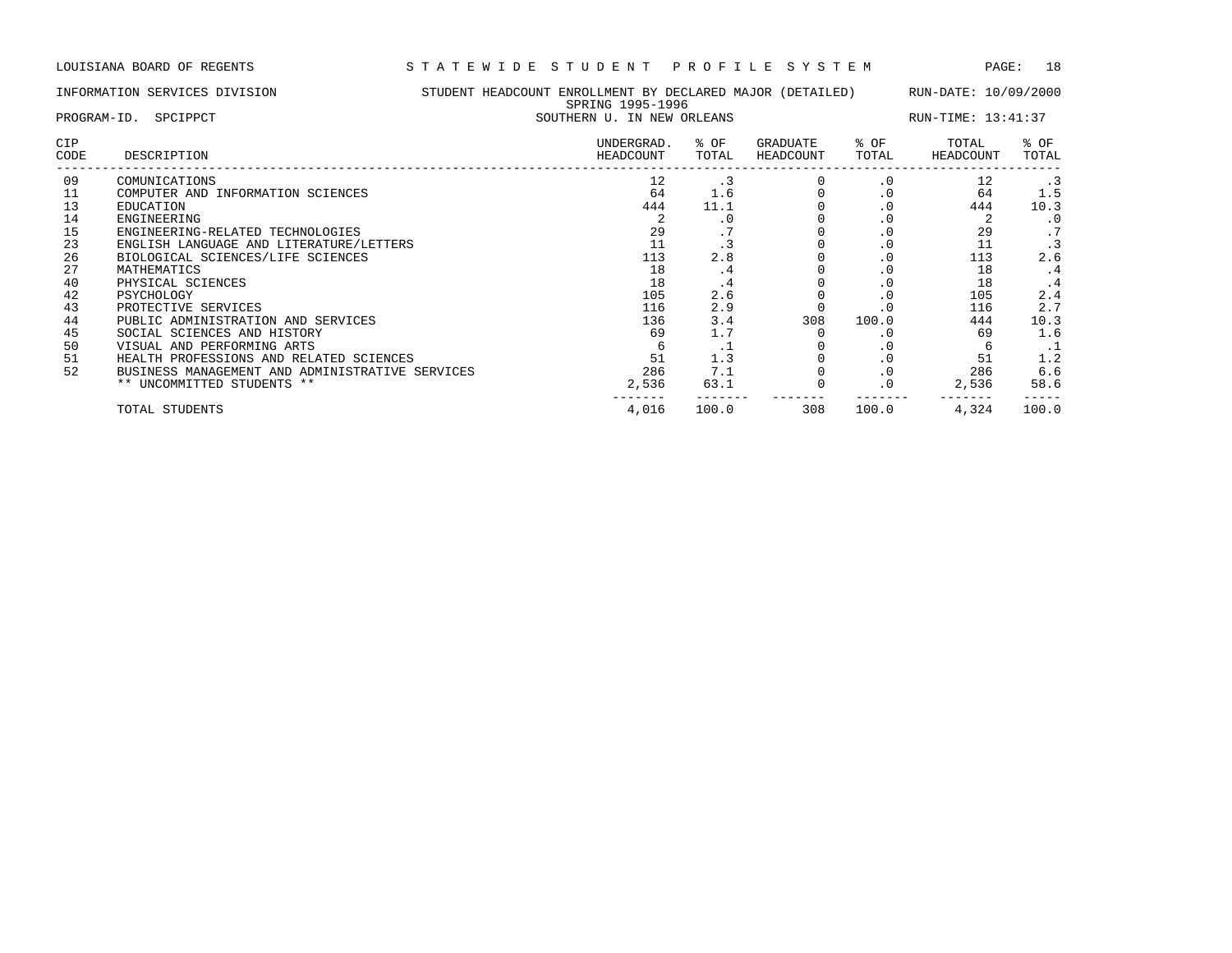LOUISIANA BOARD OF REGENTS S T A T E W I D E S T U D E N T P R O F I L E S Y S T E M PAGE: 19

|             | INFORMATION SERVICES DIVISION                                                        | STUDENT HEADCOUNT ENROLLMENT BY DECLARED MAJOR (DETAILED) | SPRING 1995-1996          |               |                              |               | RUN-DATE: 10/09/2000 |               |
|-------------|--------------------------------------------------------------------------------------|-----------------------------------------------------------|---------------------------|---------------|------------------------------|---------------|----------------------|---------------|
| PROGRAM-ID. | SPCIPPCT                                                                             |                                                           | SOUTHERN U. IN SHREVEPORT |               |                              |               | RUN-TIME: 13:41:37   |               |
| CIP<br>CODE | DESCRIPTION                                                                          |                                                           | UNDERGRAD.<br>HEADCOUNT   | % OF<br>TOTAL | <b>GRADUATE</b><br>HEADCOUNT | % OF<br>TOTAL | TOTAL<br>HEADCOUNT   | % OF<br>TOTAL |
| 08          | MARKETING OPERATIONS/MARKETING AND DISTRIBUTION<br>COMPUTER AND INFORMATION SCIENCES |                                                           |                           | 2.5           |                              |               |                      | 2.5           |

| 08 | MARKETING OPERATIONS/MARKETING AND DISTRIBUTION |       | . .   | . u |       |       |
|----|-------------------------------------------------|-------|-------|-----|-------|-------|
|    | COMPUTER AND INFORMATION SCIENCES               | 33    | 2.5   | . v | 33    | 2.5   |
| 13 | EDUCATION                                       | 130   | 9.8   | . v | 130   | 9.8   |
| 15 | ENGINEERING-RELATED TECHNOLOGIES                | 39    | 2.9   | . v | 39    | 2.9   |
| 20 | VOCATIONAL HOME ECONOMICS                       |       |       |     |       |       |
| 22 | LAW AND LEGAL STUDIES                           | 34    | 2.6   | . U | 34    | 2.6   |
| 26 | BIOLOGICAL SCIENCES/LIFE SCIENCES               | 182   | 13.7  | . v | 182   | 13.7  |
| 27 | MATHEMATICS                                     |       |       |     |       |       |
| 40 | PHYSICAL SCIENCES                               | ᆠᅶ    |       | . v | ᆂᆂ    | .8    |
| 45 | SOCIAL SCIENCES AND HISTORY                     | 37    | 2.8   |     |       | 2.8   |
| 47 | MECHANICS AND REPAIRERS                         |       | . ర   | . U |       | . 8   |
| 51 | HEALTH PROFESSIONS AND RELATED SCIENCES         | 427   | 32.3  |     | 427   | 32.3  |
| 52 | BUSINESS MANAGEMENT AND ADMINISTRATIVE SERVICES | 138   | 10.4  |     | 138   | 10.4  |
|    | ** UNCOMMITTED STUDENTS **                      | 236   | 17.8  | . v | 236   | 17.8  |
|    | ** TRANSFER STUDENTS **                         | 37    | 2.8   |     | 37    | 2.8   |
|    | TOTAL STUDENTS                                  | 1,324 | 100.0 |     | 1,324 | 100.0 |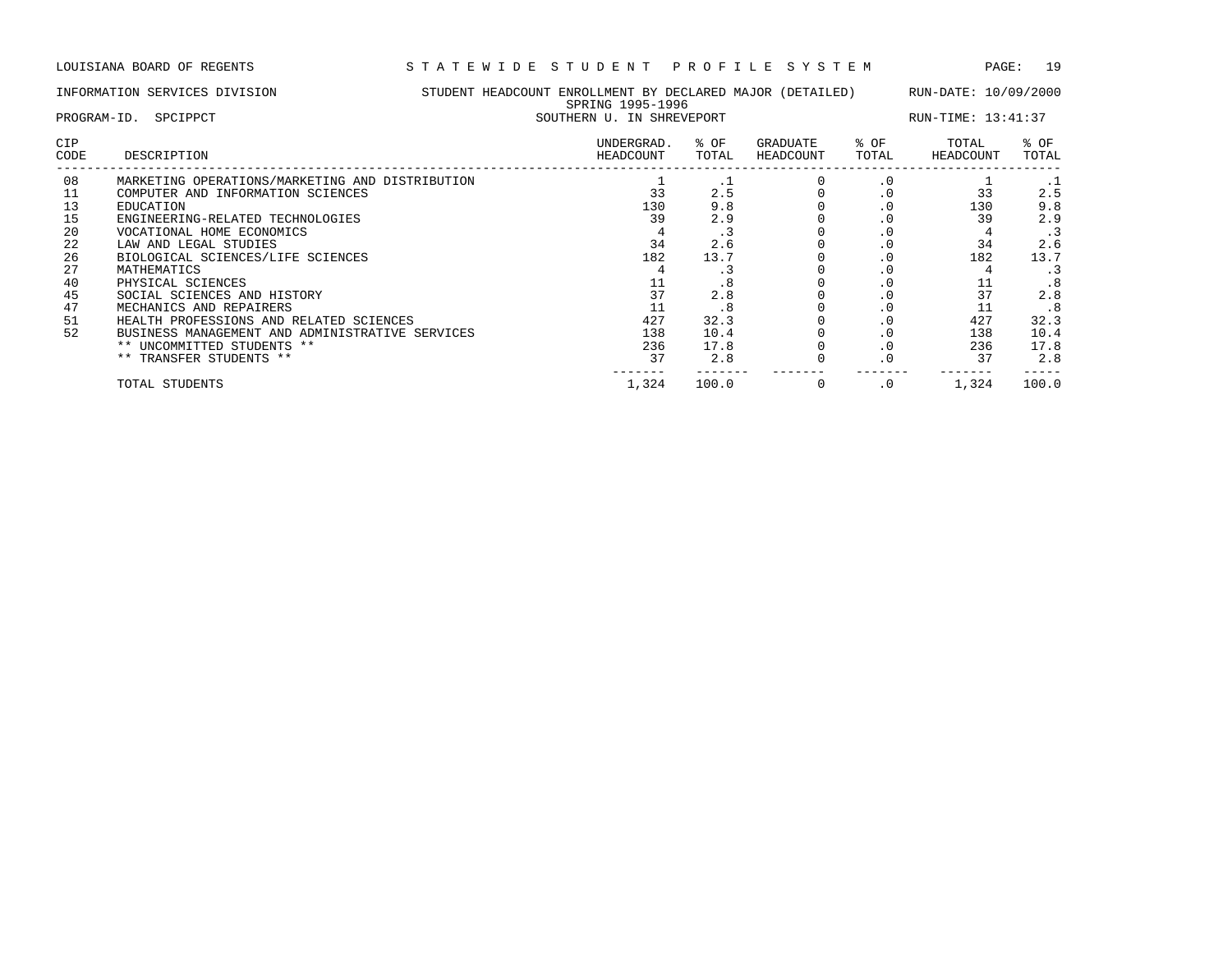INFORMATION SERVICES DIVISION STUDENT HEADCOUNT ENROLLMENT BY DECLARED MAJOR (DETAILED) RUN-DATE: 10/09/2000 SPRING 1995-1996 PROGRAM-ID. SPCIPPCT BOARD OF TRUSTEES SYSTEM TOTALS RUN-TIME: 13:41:37

| <b>CIP</b><br>CODE | DESCRIPTION                                                     | UNDERGRAD.<br>HEADCOUNT | % OF<br>TOTAL            | GRADUATE<br>HEADCOUNT                    | % OF<br>TOTAL            | TOTAL<br>HEADCOUNT | % OF<br>TOTAL        |
|--------------------|-----------------------------------------------------------------|-------------------------|--------------------------|------------------------------------------|--------------------------|--------------------|----------------------|
| 01                 | AGRICULTURAL BUSINESS AND PRODUCTION                            | 298                     | $\cdot$ 3                | $\Omega$                                 | $\cdot$ 0                | 298                | $\cdot$ 3            |
| 02                 | AGRICULTURAL SCIENCES                                           | 330                     | .4                       | $\overline{0}$                           | $\cdot$ 0                | 330                | .3                   |
| 03                 | CONSERVATION AND RENEWABLE NATURAL RESOURCES                    | 451                     | .5                       | $\Omega$                                 | $\cdot$ 0                | 451                | .5                   |
| 04                 | ARCHITECTURE AND RELATED PROGRAMS                               | 519                     | .6                       | $0 \qquad \qquad$                        | $\cdot$ 0                | 519                | .5                   |
| 05                 | AREA, ETHNIC AND CULTURAL STUDIES                               | $\overline{0}$          | $\cdot$ 0                | 10                                       | $\cdot$ 1                | 10                 | $\cdot$ 0            |
| 08                 | MARKETING OPERATIONS/MARKETING AND DISTRIBUTION                 | 73                      | $\cdot$ 1                | $\overline{0}$                           | $\cdot$ 0                | 73                 | $\cdot$ 1            |
| 09                 | COMUNICATIONS                                                   | 1,661                   | 1.9                      | 64                                       | .7                       | 1,725              | 1.8                  |
| 11                 | COMPUTER AND INFORMATION SCIENCES                               | 2,222                   | 2.6                      | 140                                      | 1.5                      | 2,362              | 2.5                  |
| 12                 | PERSONAL AND MISCELLANEOUS SERVICES                             | 121                     | $\cdot$ 1                | $\overline{0}$                           | $\cdot$ 0                | 121                | $\ldots$ 1           |
| 13                 | EDUCATION                                                       | 10,710                  | 12.4                     | 2,413                                    | 25.9                     | 13,123             | 13.7                 |
| 14                 | ENGINEERING                                                     | 2,119                   | 2.5                      | 319                                      | 3.4                      | 2,438              | 2.5                  |
| 15                 | ENGINEERING-RELATED TECHNOLOGIES                                | 2,281                   | 2.6                      | $\overline{0}$                           | $\cdot$ 0                | 2,281              | 2.4                  |
| 16                 | FOREIGN LANGUAGES AND LITERATURES                               | 84                      | $\cdot$ 1                | 15                                       | $\cdot$ 2                | 99                 | . 1                  |
| 19                 | HOME ECONOMICS                                                  | 1,384                   | 1.6                      | 109                                      | 1.2                      | 1,493              | 1.6                  |
| 20                 | VOCATIONAL HOME ECONOMICS                                       | 278                     | .3                       | $\bigcirc$                               | $\cdot$ 0                | 278                | $\cdot$ 3            |
| 22                 | LAW AND LEGAL STUDIES                                           | 485                     | .6                       | $\overline{0}$                           | $\cdot$ 0                | 485                | . 5                  |
| 23                 | ENGLISH LANGUAGE AND LITERATURE/LETTERS                         | 736                     | .9                       | 250                                      | 2.7                      | 986                | 1.0                  |
| 24                 | LIBERAL ARTS AND SCIENCES, GENERAL STUDIES AND HUMANITIES 6,025 |                         | 7.0                      | $\begin{array}{c} 250 \\ 14 \end{array}$ | $\cdot$ . 2              | 6,039              | 6.3                  |
| 26                 | BIOLOGICAL SCIENCES/LIFE SCIENCES                               | 2,831                   | 3.3                      | 179                                      | 1.9                      | 3,010              | 3.1                  |
| 27                 | MATHEMATICS                                                     | 171                     | $\cdot$ 2                | 89                                       | 1.0                      | 260                | .3                   |
| 30                 | MULTI/INTERDISCIPLINARY STUDIES                                 | 254                     | .3                       | 22                                       | $\cdot$ 2                | 276                | .3                   |
| 31                 | PARKS, RECREATION, LEISURE AND FITNESS STUDIES                  | 421                     | .5                       | 25                                       | .3                       | 446                | .5                   |
| 38                 | PHILOSOPHY AND RELIGION                                         | 9                       | $\cdot$ 0                | $\overline{0}$                           | $\cdot$ 0                | 9                  | $\cdot$ 0            |
| 40                 | PHYSICAL SCIENCES                                               | 499                     | .6                       | 97                                       | 1.0                      | 596                | .6                   |
| 42                 | PSYCHOLOGY                                                      | 2,306                   | 2.7                      | 321                                      | 3.4                      | 2,627              | 2.7                  |
| 43                 | PROTECTIVE SERVICES                                             | 2,925                   | 3.4                      | 110                                      | 1.2                      | 3,035              | 3.2                  |
| 44                 | PUBLIC ADMINISTRATION AND SERVICES                              | 1,031                   | 1.2                      | 201                                      | 2.2                      | 1,232              | 1.3                  |
| 45                 | SOCIAL SCIENCES AND HISTORY                                     | 1,972                   | 2.3                      | 105                                      | 1.1                      | 2,077              | 2.2                  |
| 46                 | CONSTRUCTION TRADES                                             | 59                      | $\cdot$ 1                | $\Omega$                                 | $\cdot$ 0                | 59                 | $\cdot$ 1            |
| 47                 | MECHANICS AND REPAIRERS                                         | 388                     | .4                       | $\overline{0}$                           | $\cdot$ 0                | 388                | .4                   |
| 48                 | PRECISION PRODUCTION TRADES                                     | 491                     | .6                       | 0                                        | $\cdot$ 0                | 491                | .5                   |
| 49                 | TRANSPORTATION AND MATERIALS MOVING WORKERS                     | 246                     | .3                       | $\begin{matrix} 0 \\ 0 \end{matrix}$     | $\cdot$ 0                | 246                | $\cdot$ 3            |
| 50                 | VISUAL AND PERFORMING ARTS                                      | 1,527                   | 1.8                      | 56                                       | .6                       | 1,583              | 1.7                  |
| 51                 | HEALTH PROFESSIONS AND RELATED SCIENCES                         | 17,079                  | 19.8                     | 503                                      | 5.4                      | 17,582             | 18.4                 |
| 52                 | BUSINESS MANAGEMENT AND ADMINISTRATIVE SERVICES                 | 11,016                  | 12.8                     | 793                                      | 8.5                      | 11,809             | 12.3                 |
|                    | ** UNCOMMITTED STUDENTS **                                      | 11,774                  | 13.6                     | 3,486                                    | 37.4                     | 15,260             | 15.9                 |
|                    | ** TRANSFER STUDENTS **                                         | 1,589                   | 1.8                      | $\overline{0}$                           | .0                       | 1,589              | 1.7                  |
|                    | TOTAL STUDENTS                                                  | --------<br>86,365      | $- - - - - - -$<br>100.0 | --------<br>9,321                        | $- - - - - - -$<br>100.0 | --------<br>95,686 | $- - - - -$<br>100.0 |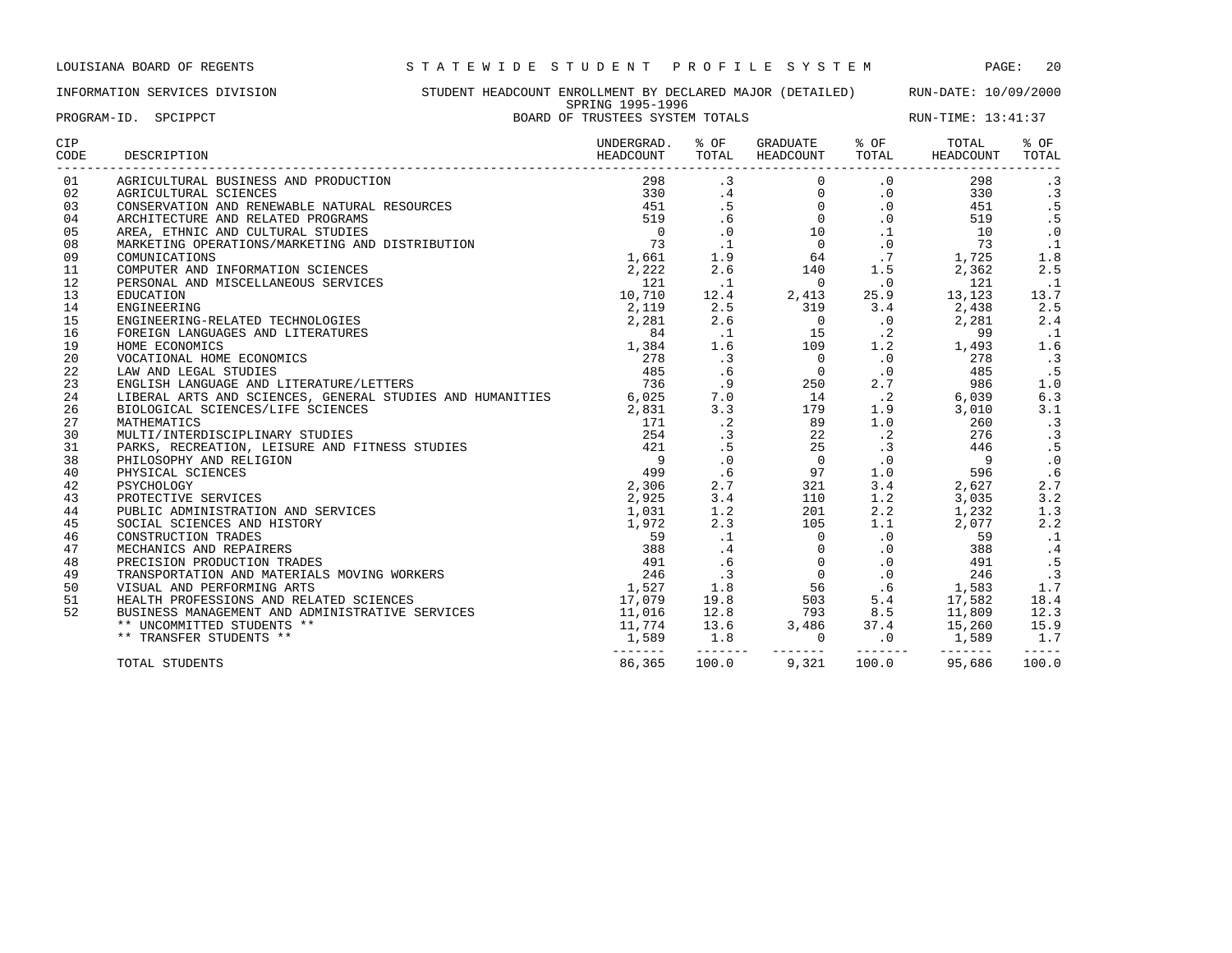## INFORMATION SERVICES DIVISION STUDENT HEADCOUNT ENROLLMENT BY DECLARED MAJOR (DETAILED) RUN-DATE: 10/09/2000 SPRING 1995-1996<br>L.S.U. SYSTEM TOTALS סצע בער שטעו-כעצע שטעריכע באנגריפט (L.S.U. SYSTEM TOTALS PROGRAM-ID. SPCIPPCT (23:41:37 EUN-TIME: 13:41:37

| PROGRAM-ID. | SPCIPPCT |
|-------------|----------|
|             |          |

| CIP<br>CODE | DESCRIPTION                                                     | UNDERGRAD.<br>HEADCOUNT | % OF<br>TOTAL | GRADUATE<br>HEADCOUNT | % OF<br>TOTAL    | TOTAL<br>HEADCOUNT | % OF<br>TOTAL |
|-------------|-----------------------------------------------------------------|-------------------------|---------------|-----------------------|------------------|--------------------|---------------|
| 01          | AGRICULTURAL BUSINESS AND PRODUCTION                            | 91                      | $\cdot$ 2     |                       | $22$ $\cdot$ $2$ | 113                | $\cdot$ 2     |
| 02          | AGRICULTURAL SCIENCES                                           | 282                     | .7            | 151                   | 1.5              | 433                | .9            |
| 03          | CONSERVATION AND RENEWABLE NATURAL RESOURCES                    | 423                     | 1.1           | 173                   | 1.7              | 596                | 1.2           |
| 04          | ARCHITECTURE AND RELATED PROGRAMS                               | 572                     | 1.5           | 122                   | 1.2              | 694                | 1.4           |
| 05          | AREA, ETHNIC AND CULTURAL STUDIES                               | 8 <sup>8</sup>          | $\cdot$ 0     | $\mathbf{0}$          | $\cdot$ 0        | 8 <sup>8</sup>     | $\cdot$ 0     |
| 08          | MARKETING OPERATIONS/MARKETING AND DISTRIBUTION                 | 80                      | $\cdot$ 2     | $\Omega$              | $\cdot$ 0        | 80                 | $\cdot$ 2     |
| 09          | COMUNICATIONS                                                   | 1,090                   | 2.9           |                       | 55<br>.5         | 1,145              | 2.4           |
| 11          | COMPUTER AND INFORMATION SCIENCES                               | 733                     | 1.9           | 235                   | 2.3              | 968                | 2.0           |
| 13          | EDUCATION                                                       | 2,203                   | 5.8           | 1,396                 | 13.7             | 3,599              | 7.4           |
| 14          | ENGINEERING                                                     | 3,143                   | 8.2           | 595                   | 5.8              | 3,738              | 7.7           |
| 15          | ENGINEERING-RELATED TECHNOLOGIES                                | 135                     | .4            | $\overline{0}$        | $\cdot$ 0        | 135                | $\cdot$ 3     |
| 16          | FOREIGN LANGUAGES AND LITERATURES                               | 131                     | .3            |                       | .7               | 203                | $\cdot$ 4     |
| 19          | HOME ECONOMICS                                                  | 310                     | .8            | $\frac{72}{59}$       | .6               | 369                | .8            |
| 22          | LAW AND LEGAL STUDIES                                           | 51                      | $\cdot$ 1     | 623                   | 6.1              | 674                | 1.4           |
| 23          | ENGLISH LANGUAGE AND LITERATURE/LETTERS                         | 822                     | 2.2           | 277                   | 2.7              | 1,099              | 2.3           |
| 24          | LIBERAL ARTS AND SCIENCES, GENERAL STUDIES AND HUMANITIES 1,866 |                         | 4.9           | 63                    | .6               | 1,929              | 4.0           |
| 25          | LIBRARY SCIENCE                                                 | $\Omega$                | $\cdot$ 0     | 124                   | 1.2              | 124                | $\cdot$ 3     |
| 26          | BIOLOGICAL SCIENCES/LIFE SCIENCES                               | 1,886                   | 4.9           | 210                   | 2.1              | 2,096              | 4.3           |
| 27          | MATHEMATICS                                                     | 169                     | .4            | 106                   | 1.0              | 275                | .6            |
| 30          | MULTI/INTERDISCIPLINARY STUDIES                                 | $\overline{0}$          | $\cdot$ 0     | 15                    | $\cdot$ 1        | 15                 | $\cdot$ 0     |
| 38          | PHILOSOPHY AND RELIGION                                         | 74                      | $\cdot$ 2     | 12                    | $\cdot$ 1        | 86                 | $\cdot$ 2     |
| 40          | PHYSICAL SCIENCES                                               | 340                     | .9            | 397                   | 3.9              | 737                | 1.5           |
| 42          | PSYCHOLOGY                                                      | 1,416                   | 3.7           | 151                   | 1.5              | 1,567              | 3.2           |
| 43          | PROTECTIVE SERVICES                                             | 192                     | . 5           | $\overline{0}$        | $\cdot$ 0        | 192                | $\cdot$ 4     |
| 44          | PUBLIC ADMINISTRATION AND SERVICES                              | 6                       | $\cdot$ 0     | 344                   | 3.4              | 350                | .7            |
| 45          | SOCIAL SCIENCES AND HISTORY                                     | 1,905                   | 5.0           | 541                   | 5.3              | 2,446              | 5.1           |
| 50          | VISUAL AND PERFORMING ARTS                                      | 926                     | 2.4           | 397                   | 3.9              | 1,323              | 2.7           |
| 51          | HEALTH PROFESSIONS AND RELATED SCIENCES                         | 2,273                   | 5.9           | 425                   | 4.2              | 2,698              | 5.6           |
| 52          | BUSINESS MANAGEMENT AND ADMINISTRATIVE SERVICES                 | 5,360                   | 14.0          | 989 — 1               |                  | 9.7 6,349          | 13.1          |
|             | ** UNCOMMITTED STUDENTS **                                      | 10,259                  | 26.9          | 2,671                 |                  | 26.1 12,930        | 26.7          |
|             | ** TRANSFER STUDENTS **                                         | 1,457                   | 3.8           | $\mathbf 0$           | $\sim$ 0         | 1,457              | 3.0           |
|             | TOTAL STUDENTS                                                  | 38,203                  | 100.0         | 10,225                | 100.0            | 48,428             | 100.0         |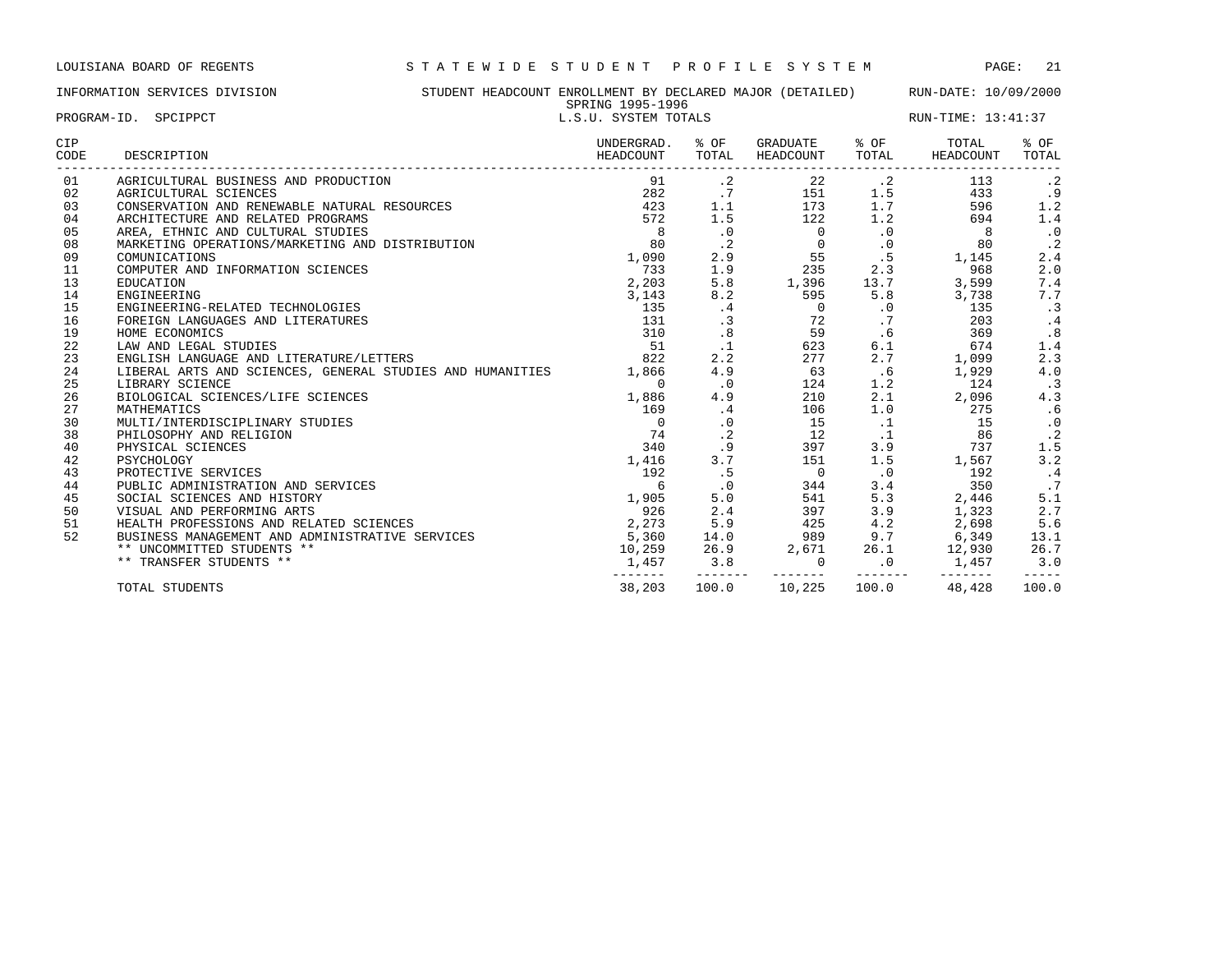INFORMATION SERVICES DIVISION STUDENT HEADCOUNT ENROLLMENT BY DECLARED MAJOR (DETAILED) RUN-DATE: 10/09/2000 SPRING 1995-1996<br>SOUTHERN U. SYSTEM TOTALS PROGRAM-ID. SPCIPPCT SOUTHERN U. SYSTEM TOTALS RUN-TIME: 13:41:37

| CIP<br>CODE | DESCRIPTION                                     | UNDERGRAD.<br>HEADCOUNT | % OF<br>TOTAL | GRADUATE<br><b>HEADCOUNT</b> | % OF<br>TOTAL | TOTAL<br>HEADCOUNT | % OF<br>TOTAL |
|-------------|-------------------------------------------------|-------------------------|---------------|------------------------------|---------------|--------------------|---------------|
| 01          | AGRICULTURAL BUSINESS AND PRODUCTION            | 70                      | . 5           | 0                            | $\cdot$ 0     | 70                 | .5            |
| 02          | AGRICULTURAL SCIENCES                           | 97                      | .7            | $\Omega$                     | $\cdot$ 0     | 97                 | .6            |
| 03          | CONSERVATION AND RENEWABLE NATURAL RESOURCES    | 20                      |               | 16                           | .9            | 36                 | $\cdot$ 2     |
| 04          | ARCHITECTURE AND RELATED PROGRAMS               | 108                     | .8            | $\Omega$                     | $\cdot$ 0     | 108                | $\cdot$ 7     |
| 08          | MARKETING OPERATIONS/MARKETING AND DISTRIBUTION | 1                       | $\cdot$ 0     | $\Omega$                     | $\cdot$ 0     | 1                  | $\cdot$ 0     |
| 09          | COMUNICATIONS                                   | 198                     | 1.5           | 14                           | .8            | 212                | 1.4           |
| 11          | COMPUTER AND INFORMATION SCIENCES               | 398                     | 2.9           | 61                           | 3.5           | 459                | 3.0           |
| 13          | <b>EDUCATION</b>                                | 1,263                   | 9.3           | 306                          | 17.4          | 1,569              | 10.3          |
| 14          | <b>ENGINEERING</b>                              | 775                     | 5.7           | $\Omega$                     | $\cdot$ 0     | 775                | 5.1           |
| 15          | ENGINEERING-RELATED TECHNOLOGIES                | 142                     | 1.0           |                              | $\cdot$ 0     | 142                | . 9           |
| 16          | FOREIGN LANGUAGES AND LITERATURES               | 6                       | $\cdot$ 0     | $\Omega$                     | $\cdot$ 0     | 6                  | $\cdot$ 0     |
| 19          | HOME ECONOMICS                                  | 130                     | 1.0           | $\mathbf 0$                  | $\cdot$ 0     | 130                | .8            |
| 20          | VOCATIONAL HOME ECONOMICS                       | 4                       | $\cdot$ 0     | $\Omega$                     | $\cdot$ 0     | 4                  | $\cdot$ 0     |
| 22          | LAW AND LEGAL STUDIES                           | 34                      | $\cdot$ 3     | 315                          | 17.9          | 349                | 2.3           |
| 23          | ENGLISH LANGUAGE AND LITERATURE/LETTERS         | 86                      | .6            | $\Omega$                     | $\cdot$ 0     | 86                 | . 6           |
| 26          | BIOLOGICAL SCIENCES/LIFE SCIENCES               | 698                     | 5.2           | 13                           |               | 711                | 4.6           |
| 27          | MATHEMATICS                                     | 85                      | .6            | 16                           | . 9           | 101                | .7            |
| 31          | PARKS, RECREATION, LEISURE AND FITNESS STUDIES  | 54                      | . 4           | 37                           | 2.1           | 91                 | . 6           |
| 40          | PHYSICAL SCIENCES                               | 201                     | 1.5           | 8                            | .5            | 209                | 1.4           |
| 42          | PSYCHOLOGY                                      | 443                     | 3.3           | 48                           | 2.7           | 491                | 3.2           |
| 43          | PROTECTIVE SERVICES                             | 285                     | 2.1           | $\Omega$                     | $\cdot$ 0     | 285                | 1.9           |
| 44          | PUBLIC ADMINISTRATION AND SERVICES              | 365                     | 2.7           | 459                          | 26.2          | 824                | 5.4           |
| 45          | SOCIAL SCIENCES AND HISTORY                     | 507                     | 3.7           | 33                           | 1.9           | 540                | 3.5           |
| 47          | MECHANICS AND REPAIRERS                         | 11                      | .1            | $\Omega$                     | $\cdot$ 0     | 11                 | $\cdot$ 1     |
| 50          | VISUAL AND PERFORMING ARTS                      | 118                     | . 9           | $\mathbf 0$                  | $\cdot$ 0     | 118                | .8            |
| 51          | HEALTH PROFESSIONS AND RELATED SCIENCES         | 1,774                   | 13.1          | 95                           | 5.4           | 1,869              | 12.2          |
| 52          | BUSINESS MANAGEMENT AND ADMINISTRATIVE SERVICES | 1,535                   | 11.3          | 16                           | .9            | 1,551              | 10.1          |
|             | ** UNCOMMITTED STUDENTS **                      | 4,106                   | 30.3          | 318                          | 18.1          | 4,424              | 28.9          |
|             | ** TRANSFER STUDENTS **                         | 37                      | $\cdot$ 3     | $\mathbf 0$                  | $\cdot$ 0     | 37                 | $\cdot$ 2     |
|             | TOTAL STUDENTS                                  | 13,551                  | 100.0         | 1,755                        | 100.0         | 15,306             | 100.0         |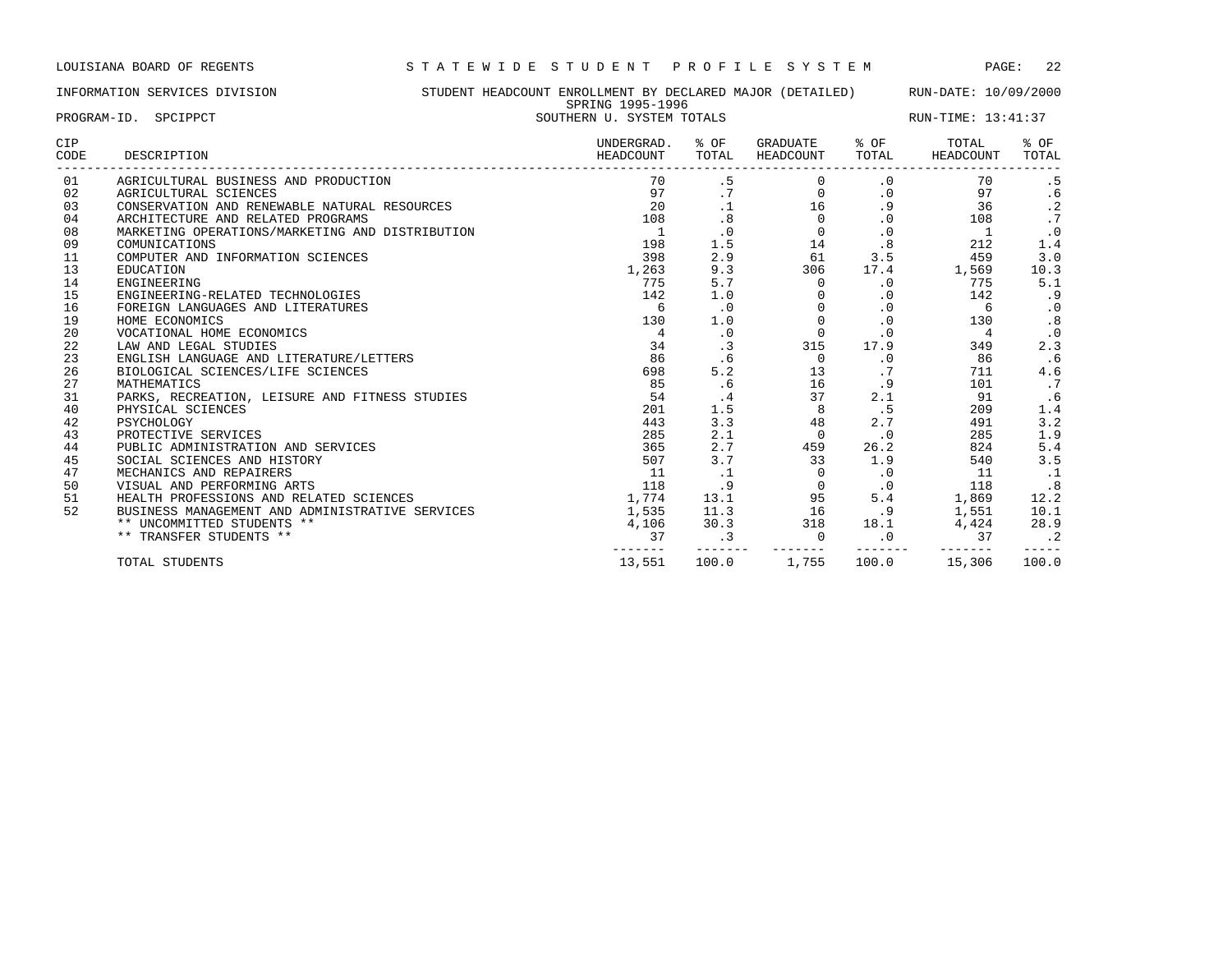| LOUISIANA BOARD OF REGENTS    | STATEWIDE STUDENT PROFILE SYSTEM                                                   | 23<br>PAGE:                         |
|-------------------------------|------------------------------------------------------------------------------------|-------------------------------------|
| INFORMATION SERVICES DIVISION | STUDENT HEADCOUNT ENROLLMENT BY DECLARED MAJOR (DETAILED)<br>SPRING 1995-1996      | RUN-DATE: 10/09/2000                |
| PROGRAM-ID. SPCIPPCT          | L.C.T.C. SYSTEM TOTALS                                                             | RUN-TIME: 13:41:37                  |
| CIP<br>CODE<br>DESCRIPTION    | UNDERGRAD.<br>% OF<br>GRADUATE<br>% OF<br>HEADCOUNT<br>HEADCOUNT<br>TOTAL<br>TOTAL | TOTAL<br>% OF<br>TOTAL<br>HEADCOUNT |